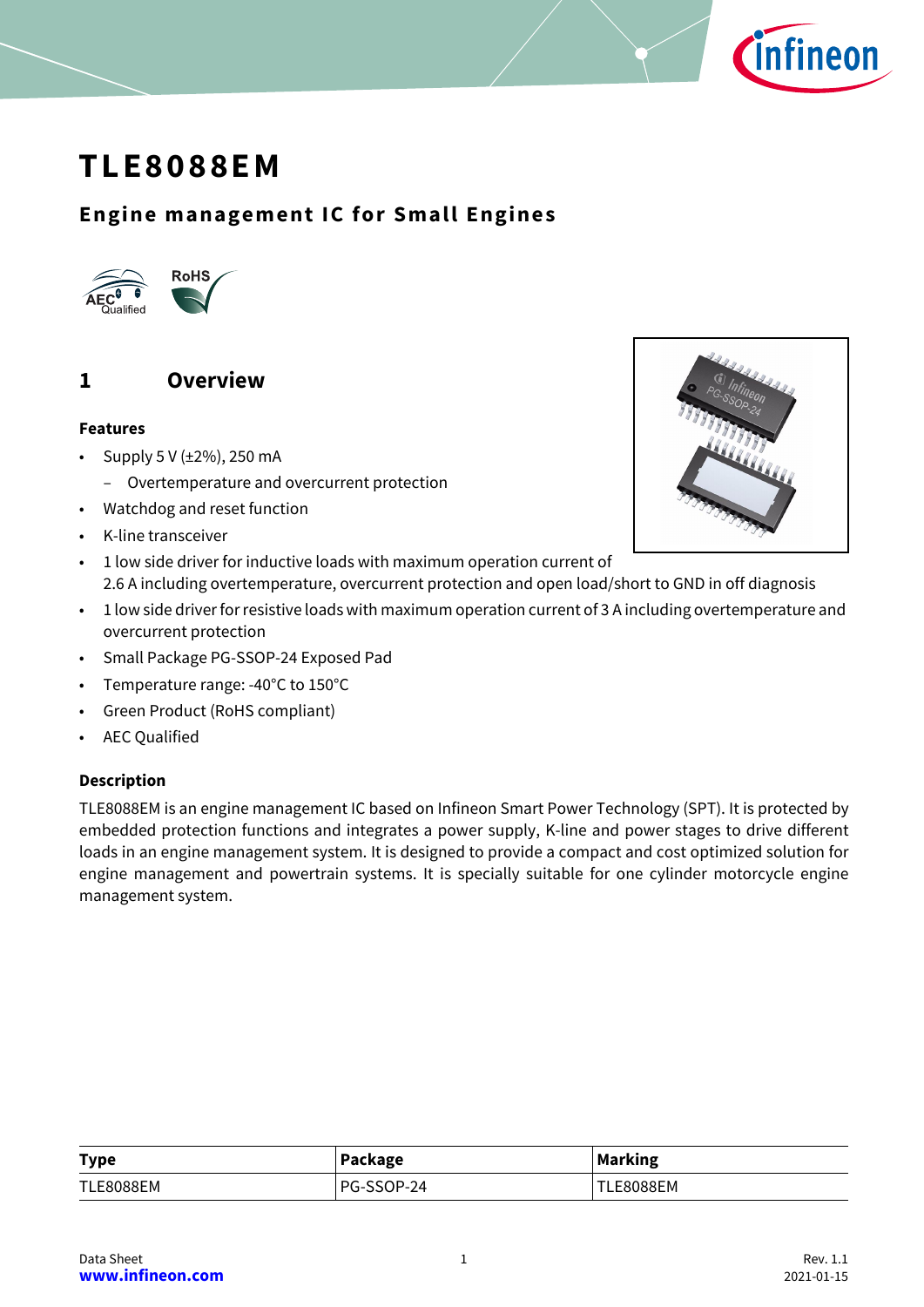

## **Table of contents**

| 1                       |  |
|-------------------------|--|
| $\mathbf{2}$            |  |
| 3                       |  |
| 3.1                     |  |
| 3.2                     |  |
| 4                       |  |
| 4.1                     |  |
| 4.2                     |  |
| 4.3                     |  |
| 5                       |  |
| 5.1                     |  |
| 5.2                     |  |
| 5.3                     |  |
| 6                       |  |
| 6.1                     |  |
| 6.2                     |  |
| $\overline{\mathbf{z}}$ |  |
| 7.1                     |  |
| 8                       |  |
| 8.1                     |  |
| 9                       |  |
| 10                      |  |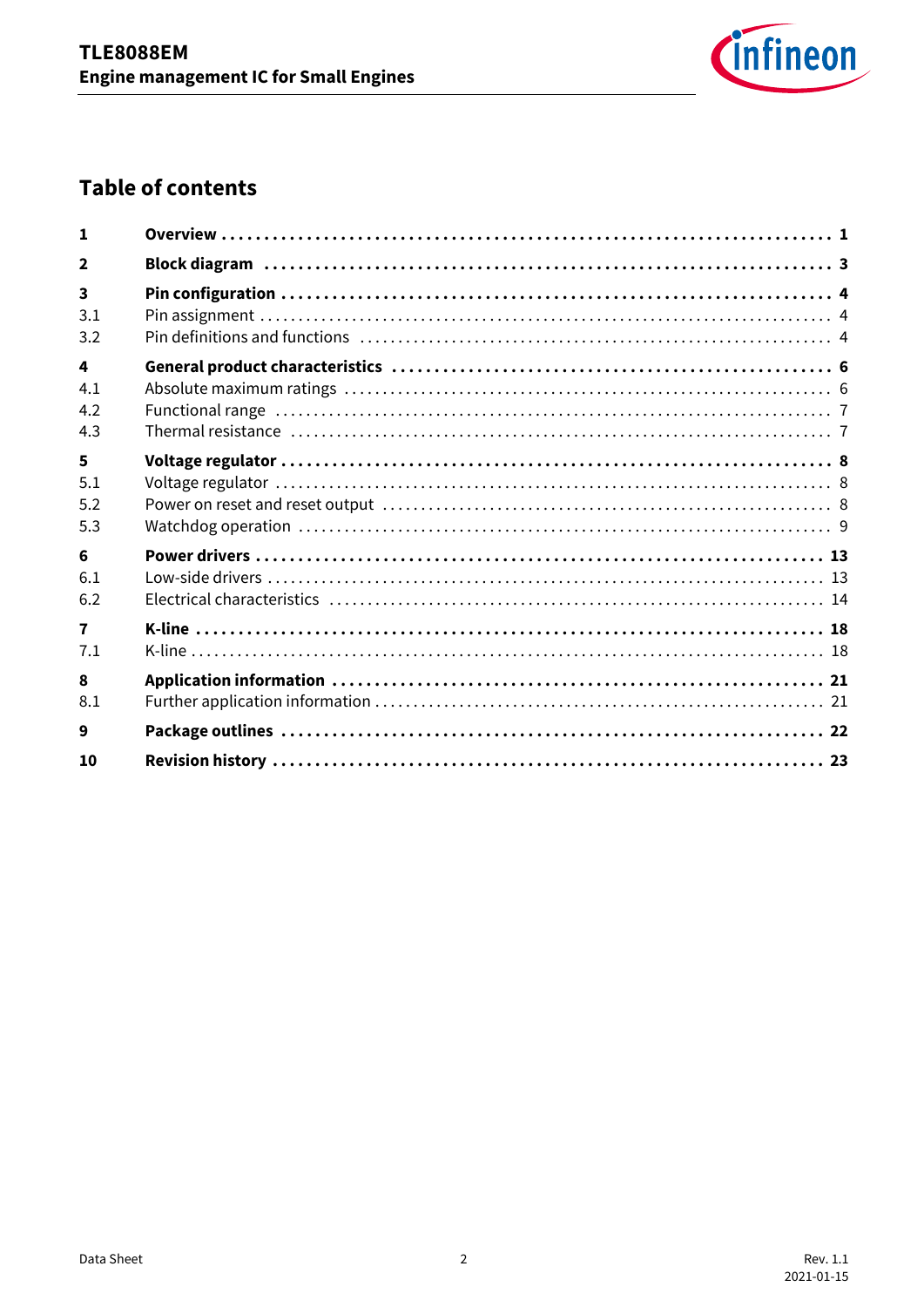

#### **Block diagram**

## <span id="page-2-0"></span>**2 Block diagram**



**Figure 1 Block diagram**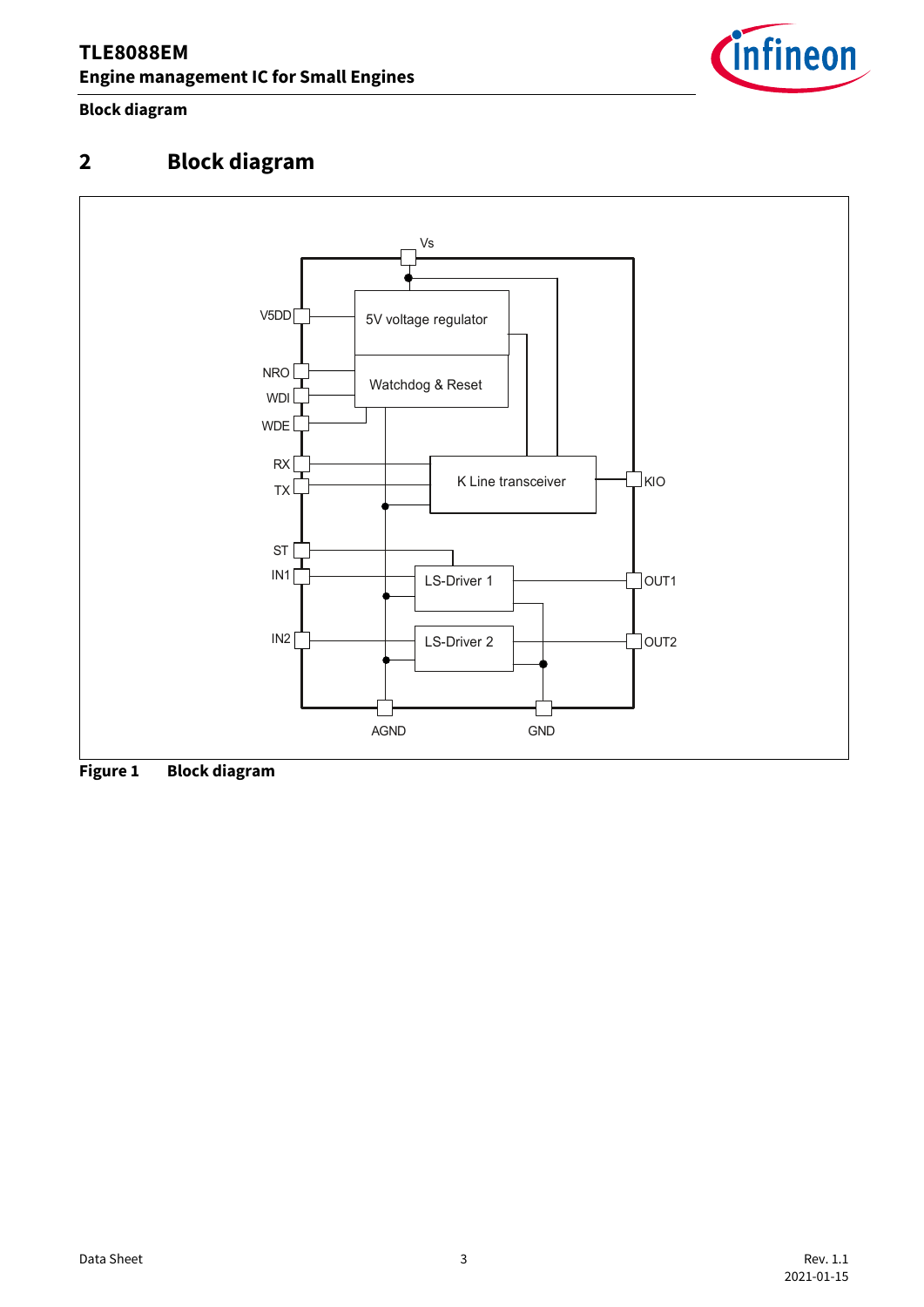

**Pin configuration**

## <span id="page-3-0"></span>**3 Pin configuration**

#### <span id="page-3-1"></span>**3.1 Pin assignment**



**Figure 2 Pin configuration**

## <span id="page-3-2"></span>**3.2 Pin definitions and functions**

| Pin | Symbol           | <b>Function</b>                                                                  |
|-----|------------------|----------------------------------------------------------------------------------|
| 1   | n.c.             | Not connected                                                                    |
| 2   | <b>GND</b>       | Power ground                                                                     |
| 3   | KIO              | K-line bus connection                                                            |
| 4   | OUT1             | Output channel 1                                                                 |
| 5   | OUT <sub>2</sub> | Output channel 2                                                                 |
| 6   | <b>VS</b>        | Battery voltage: 100 nF ceramic capacitor directly connected at the IC to ground |
| 7   | AGND             | Analog ground: should be connected to the system logic ground                    |
| 8   | <b>WDE</b>       | Watchdog enable: active high, internal pull up                                   |
| 9   | V5DD             | 5 V supply output: connected to external blocking capacitor.                     |
| 10  | n.c.             | Not connected                                                                    |
| 11  | n.c.             | Not connected                                                                    |
| 12  | n.c.             | Not connected                                                                    |
| 13  | n.c.             | Not connected                                                                    |
| 14  | n.c.             | Not connected                                                                    |
| 15  | n.c.             | Not connected                                                                    |
| 16  | <b>NRO</b>       | Reset output: open drain, active low                                             |
| 17  | <b>WDI</b>       | Watchdog input: trigger input for watchdog pulses                                |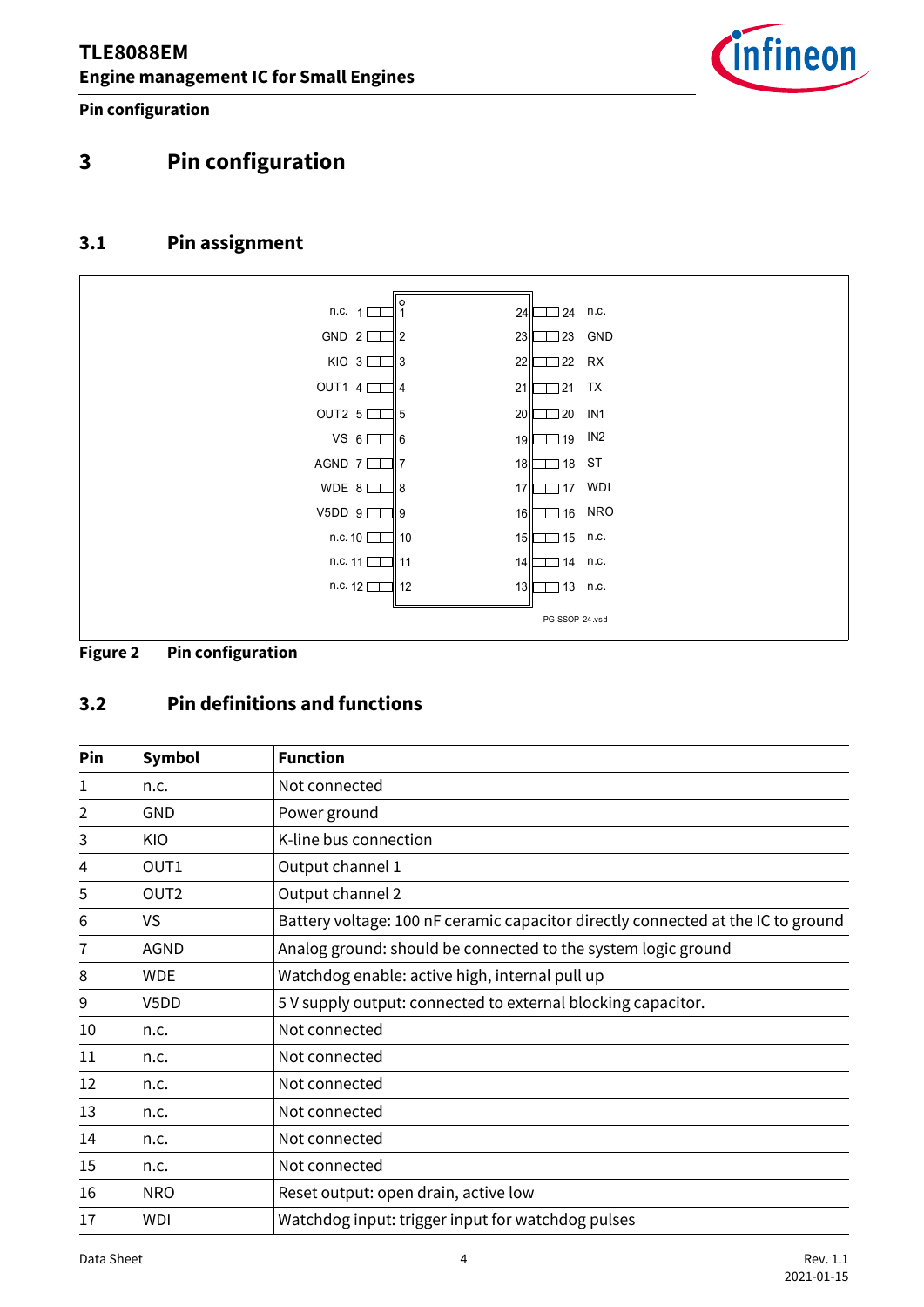

## **Pin configuration**

| Pin | Symbol      | <b>Function</b>                                                    |
|-----|-------------|--------------------------------------------------------------------|
| 18  | ST          | Status signal: output diagnostic signal                            |
| 19  | IN2         | Control input channel 2: internal pull down                        |
| 20  | IN1         | Control input channel 1: internal pull down                        |
| 21  | TX          | Logic level input for data to be transmitted on the K-line bus KIO |
| 22  | <b>RX</b>   | Logic output of data received from the K-line bus KIO.             |
| 23  | GND         | Power ground                                                       |
| 24  | n.c.        | Not connected                                                      |
|     | Exposed pad | Should be connected to GND and to the ground plane of the ECU      |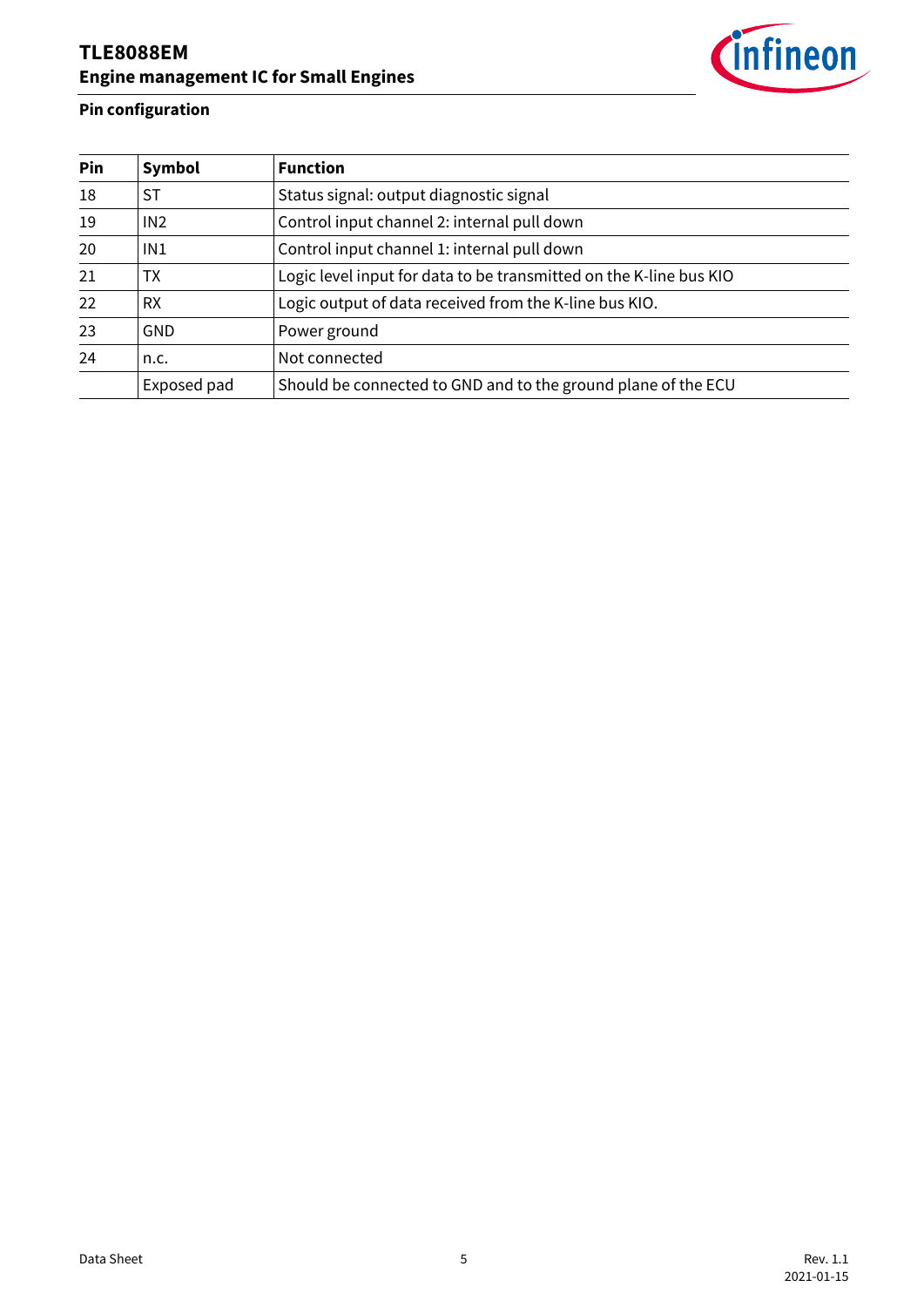

**General product characteristics**

## <span id="page-5-0"></span>**4 General product characteristics**

#### <span id="page-5-1"></span>**4.1 Absolute maximum ratings**

#### **Table 1 Absolute maximum ratings 1)**

 $T_i$  = -40 °C to +150 °C; All voltages with respect to ground. Positive current flowing into pin (unless otherwise specified)

<span id="page-5-7"></span><span id="page-5-6"></span><span id="page-5-5"></span><span id="page-5-4"></span><span id="page-5-3"></span><span id="page-5-2"></span>

| <b>Parameter</b>                                                 | <b>Symbol</b><br><b>Values</b> |        | <b>Unit</b>              | Note or        | <b>Number</b> |                                                        |                    |
|------------------------------------------------------------------|--------------------------------|--------|--------------------------|----------------|---------------|--------------------------------------------------------|--------------------|
|                                                                  |                                | Min.   | Typ.                     | Max.           |               | <b>Test Condition</b>                                  |                    |
| <b>Voltages</b>                                                  |                                |        |                          |                |               |                                                        |                    |
| Continuous voltage on pin Vs                                     | $V_{\rm S}$                    | $-0.3$ | $\overline{\phantom{0}}$ | 40             | $\vee$        |                                                        | 4.1.1              |
| Continuous voltage on pin OUT1                                   | $V_{\text{OUT1}}$              | $-0.3$ | $\overline{\phantom{0}}$ | 30             | $\vee$        | $IN1 = 0 V$                                            | 4.1.2              |
| Continuous voltage on pin OUT2                                   | $V_{\text{OUT2}}$              | $-0.3$ |                          | 35             | $\vee$        | $IN2 = 0 V$                                            | 4.1.3a             |
| Continuous voltage on pin KIO                                    | $V_{\text{KIO}}$               | $-1$   | $\overline{\phantom{0}}$ | 35             | $\vee$        | $TX = V5DD$                                            | 4.1.3 <sub>b</sub> |
| IN1, IN2, V5DD, RxD, TxD, ST, NRO,<br>WDI, WDE                   | $V_{\rm x}$                    | $-0.3$ | $\qquad \qquad -$        | 5.5            | $\vee$        | 2)                                                     | 4.1.4              |
| <b>Temperatures</b>                                              |                                |        |                          |                |               |                                                        |                    |
| Junction temperature                                             | $T_i$                          | $-40$  | $\overline{\phantom{0}}$ | 150            | $^{\circ}$ C  |                                                        | 4.1.5              |
| Storage temperature                                              | $T_{\text{stg}}$               | $-55$  | $\overline{\phantom{0}}$ | 150            | $^{\circ}$ C  |                                                        | 4.1.6              |
| <b>ESD susceptibility</b>                                        |                                |        |                          |                |               |                                                        |                    |
| ESD resistivity to GND, Vs, K-LINE,<br><b>OUT1,2</b>             | $V_{ESD}$                      | $-4$   | $\overline{\phantom{0}}$ | 4              | kV            | HBM <sup>3</sup>                                       | 4.1.7              |
| ESD resistivity to GND, other pins                               | $V_{ESD}$                      | $-2$   | $\overline{\phantom{0}}$ | $\overline{2}$ | kV            | HBM <sup>3</sup>                                       | 4.1.8              |
| Electro static discharge voltage<br>"Charged device model - CDM" | $V_{ESD}$                      | $-500$ | $\overline{\phantom{0}}$ | 500            | $\vee$        | All pins<br>CDM <sup>4</sup>                           | 4.1.9              |
| Electro static discharge voltage<br>"Charged device model - CDM" | $V_{ESD}$                      | $-750$ | $\overline{\phantom{0}}$ | 750            | V             | Pin 1, 12, 13, 24<br>(corner pins)<br>CDM <sup>4</sup> | 4.1.10             |

<span id="page-5-14"></span><span id="page-5-12"></span><span id="page-5-11"></span><span id="page-5-9"></span><span id="page-5-8"></span>1) Not subject to production test, specified by design

2) For outputs no short circuit is allowed

<span id="page-5-10"></span>3) ESD susceptibility, HBM according to EIA/JESD 22-A114B (1.5 KΩ, 100 pF)

<span id="page-5-13"></span>4) ESD susceptibility, Charged Device Model "CDM" EIA/JESD22-C101-C

*Note: Stresses above the ones listed here may cause permanent damage to the device. Exposure to absolute maximum rating conditions for extended periods may affect device reliability.*

*Note: Integrated protection functions are designed to prevent IC destruction under fault conditions described in the data sheet. Fault conditions are considered as "outside" normal operating range. Protection functions are not designed for continuous repetitive operation.*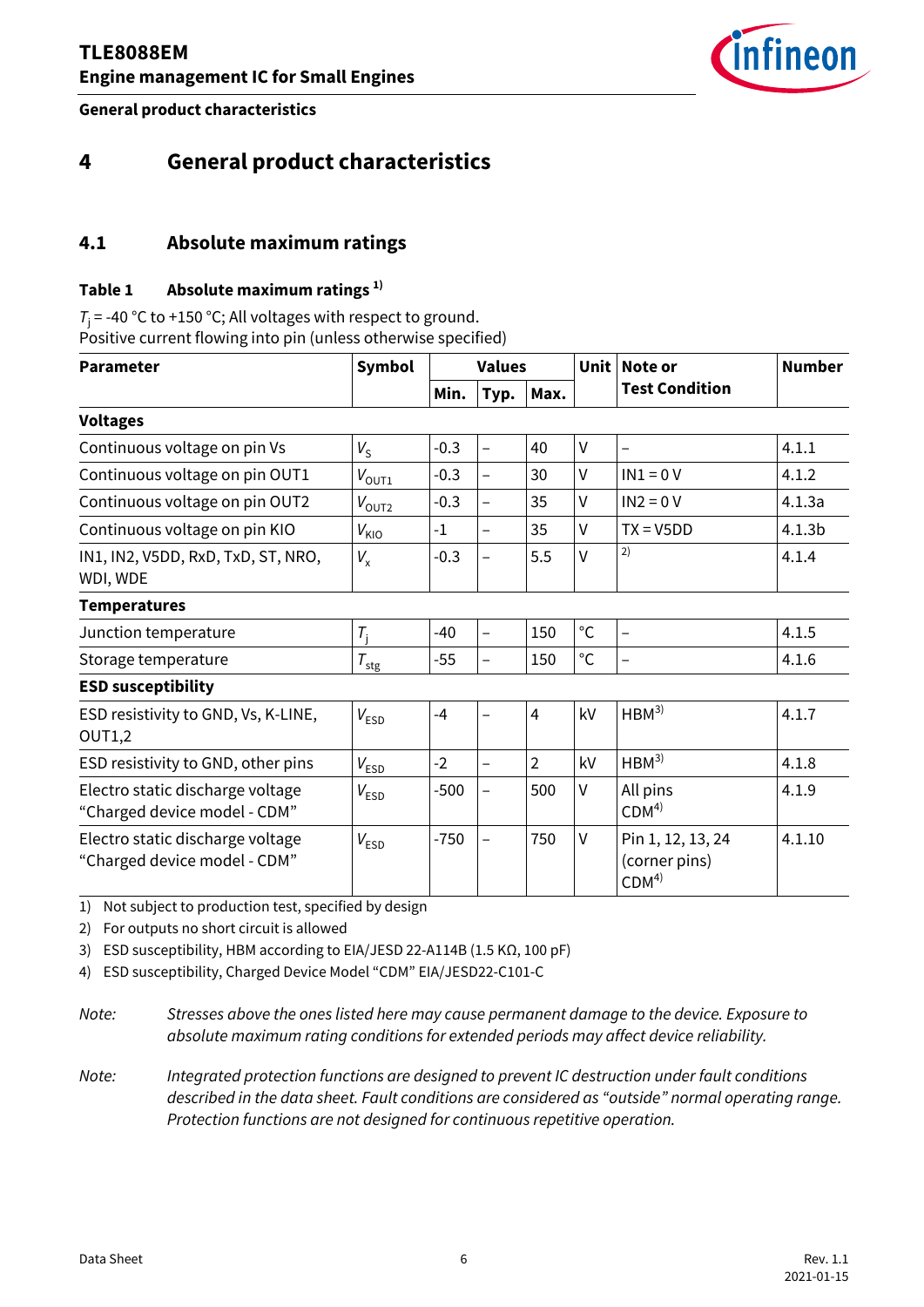

**General product characteristics**

#### <span id="page-6-0"></span>**4.2 Functional range**

#### **Table 2 Funtional range**

<span id="page-6-3"></span>

| <b>Parameter</b>     | Symbol | <b>Values</b> |                          |      |             |                          |       |  | Unit Note or | Number |
|----------------------|--------|---------------|--------------------------|------|-------------|--------------------------|-------|--|--------------|--------|
|                      |        | Min.          | Typ.                     | Max. |             | <b>Test Condition</b>    |       |  |              |        |
| Supply voltage       | V c    | b             | $\overline{\phantom{0}}$ | 40   |             | $\overline{\phantom{0}}$ | 4.2.1 |  |              |        |
| Junction temperature |        | $-40$         | $\overline{\phantom{0}}$ | 150  | $\sim$<br>◡ |                          | 4.2.2 |  |              |        |

<span id="page-6-4"></span>*Note: Within the functional range the IC operates as described in the circuit description. The electrical characteristics are specified within the conditions given in the related electrical characteristics table.*

#### <span id="page-6-1"></span>**4.3 Thermal resistance**

#### **Table 3 Thermal resistance**

<span id="page-6-5"></span>

| <b>Parameter</b>    | Symbol            | <b>Values</b> |      |                          |     | Unit   Note or                          | <b>Number</b> |
|---------------------|-------------------|---------------|------|--------------------------|-----|-----------------------------------------|---------------|
|                     |                   | Min.          | Typ. | Max.                     |     | <b>Test Condition</b>                   |               |
| Junction to case    | $R_{\text{thJC}}$ |               | 6.3  | 9                        | K/W | Measured to exposed<br>pad <sup>1</sup> | 4.3.1         |
| Junction to ambient | $R_{thJA}$        | -             | 29   | $\overline{\phantom{m}}$ | K/W | 1) 2)                                   | 4.3.2         |

<span id="page-6-6"></span><span id="page-6-2"></span>1) Not subject to production test, specified by design.

2) Specified R<sub>thJA</sub> value is according to Jedec JESD51-2,-5,-7 at natural convection on FR4 2s2p board; The product (chip+package) was simulated on a 76.2 x 114.3 x 1.5 mm board with 2 inner copper layers (2 x 70 µm Cu, 2 x 35 µm Cu). Where applicable a thermal via array under the exposed pad contacted the first inner copper layer.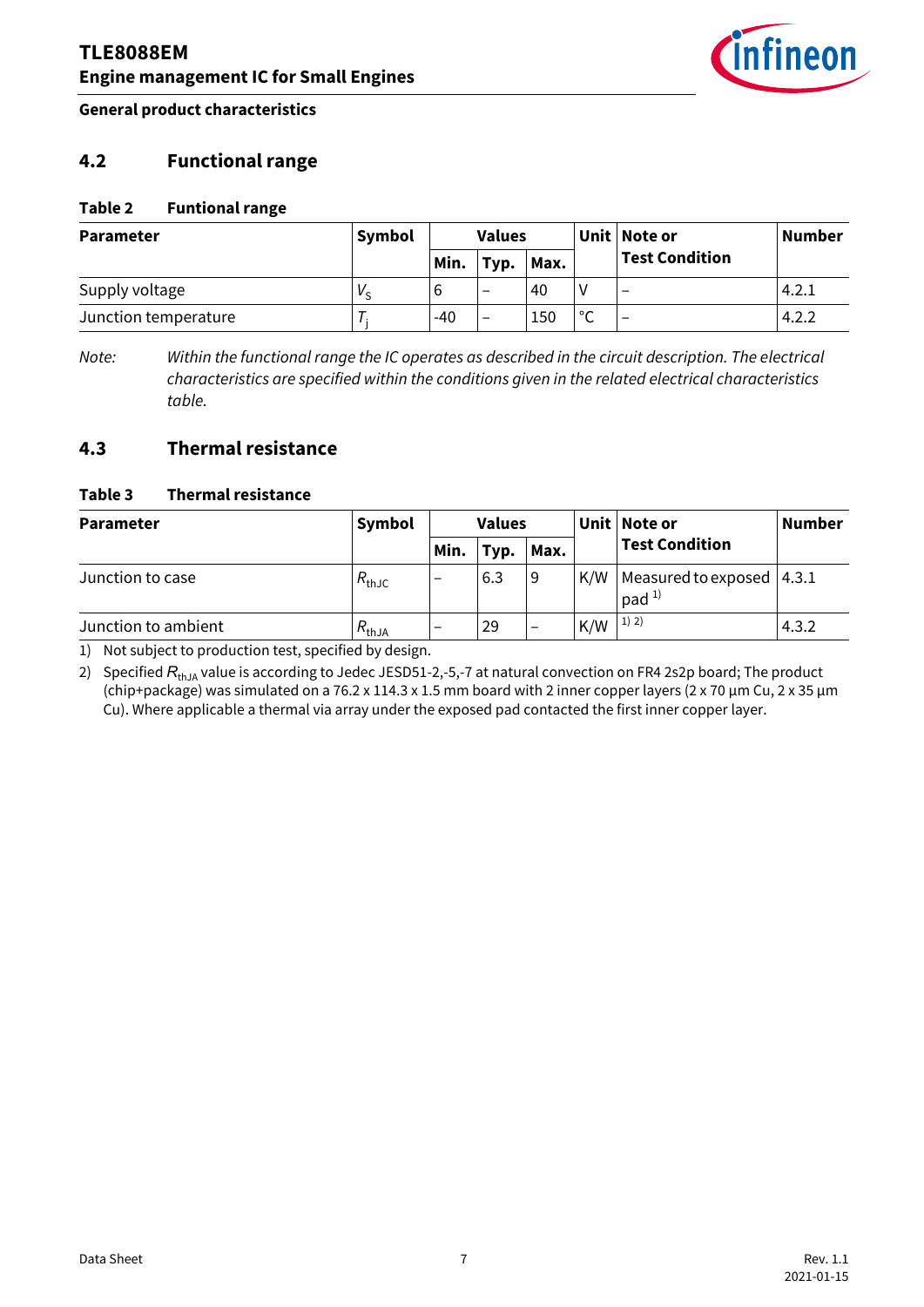

**Voltage regulator**

## <span id="page-7-0"></span>**5 Voltage regulator**

#### <span id="page-7-1"></span>**5.1 Voltage regulator**

The TLE8088EM integrates a voltage regulator for load currents up to 250 mA. The voltage applied to pin VS is regulated at pin V5DD to 5.0 V with a precision of ±2%. The sophisticated design allows to achieve stable operation even with ceramic output capacitors down to 470 nF. The voltage regulator features undervoltage reset, power on reset and watchdog. It is protected against overcurrent, short circuit and overtemperature conditions.

The low-side switch function and the K-line transceiver are independent of the reset and watchdog signals.



#### **Figure 3 5 V supply**

#### <span id="page-7-2"></span>**5.2 Power on reset and reset output**

Reset output is an open drain output. When the level of *V*<sub>V5DD</sub> reaches the reset threshold *V*<sub>RT</sub>, the signal at NRO remains low for the power-on reset delay time T<sub>RD</sub>. The reset function and timing is illustrated in [Figure 4](#page-8-1). The reset reaction time t<sub>RR</sub> avoids wrong triggering caused by short "glitches" on the V5DD-line. In case of V5DD power down ( $V_{V5DD}$  <  $V_{RT}$  for  $t > t_{RR}$ ) a logic low signal is generated at the pin NRO to reset an external micro controller. The level of the reset threshold for increasing  $V_{V5DD}$  is for the hysteresis ( $V_{RH}$ ) higher than the level for decreasing  $V_{\text{V5DD}}$ .

The reset and watchdog signals are for external use and do not affect the state of the channels and K-line transceiver. The correct functionality of the devices is ensured by an independent voltage monitoring circuitry.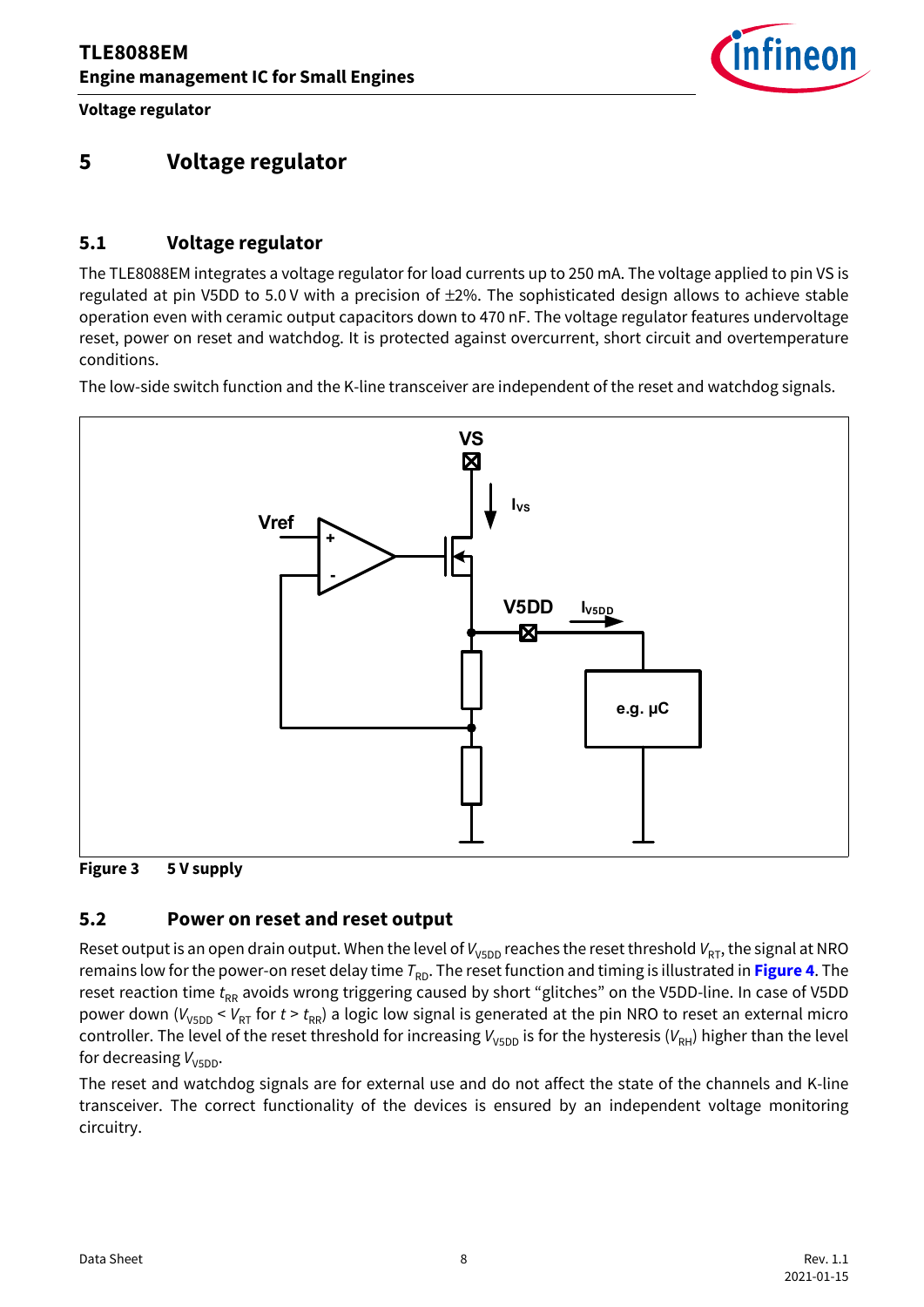

#### **Voltage regulator**



<span id="page-8-1"></span>**Figure 4 Reset function and timing diagram**

#### <span id="page-8-0"></span>**5.3 Watchdog operation**

After power on, the reset output signal at the NRO pin is kept LOW for the power-on reset delay time  $T_{RD}$  of typ. 15 ms. With the LOW to HIGH transition of the signal at NRO the micro controller reset is released.

The TLE8088EM integrates a watchdog function. If WDE is connected to low, the watchdog function is disabled. If the WDE is connected to 5 V or left open, the watchdog function is enabled. A pull up current source is integrated in the WDE pin.

After the activation of the watchdog function, the timing of the signal on WDI from the micro-controller must correspond the WD-Period  $T_{WD, p}$  specified in the electrical characteristics. A Re-Trigger of the WD-Period is done with a HIGH-to-LOW transition at the WDI-pin within the time  $T_{WDP}$ .

A HIGH to LOW transition of the watchdog trigger signal on pin WDI is taken as a trigger. To avoid wrong triggering due to parasitic glitches two HIGH samples followed by two LOW samples (sample period  $t_{\text{sam}}$  typ. 64 μs) are decoded as a valid trigger, see [Figure 6](#page-9-0). A reset is generated (NRO goes LOW) for the time *T*<sub>WR</sub> if there is no trigger pulse during the watchdog period as shown in **[Figure 5](#page-9-1)**.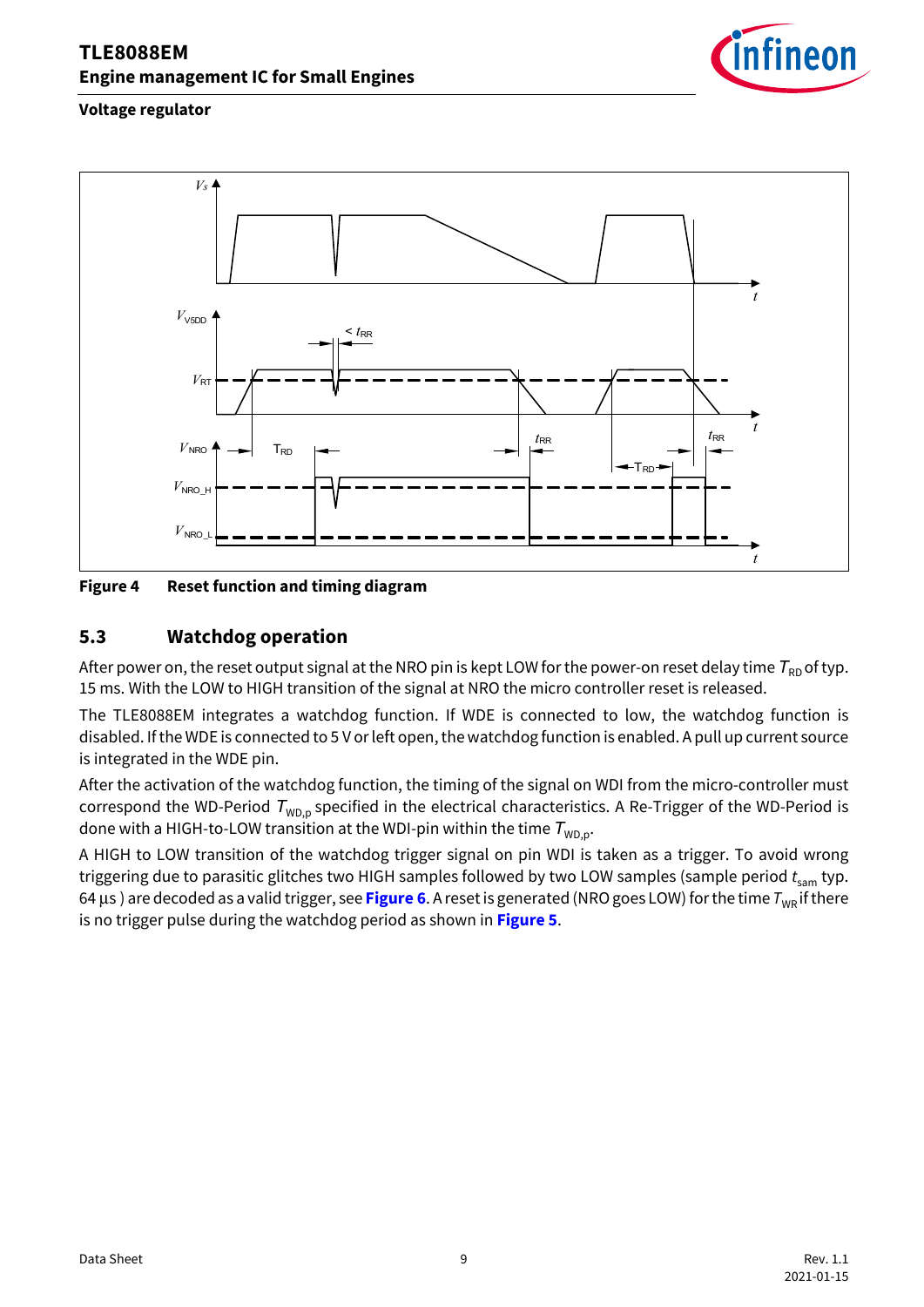

#### **Voltage regulator**



## <span id="page-9-1"></span>**Figure 5 Watchdog timing diagram**



<span id="page-9-0"></span>**Figure 6 Watchdog valid trigger**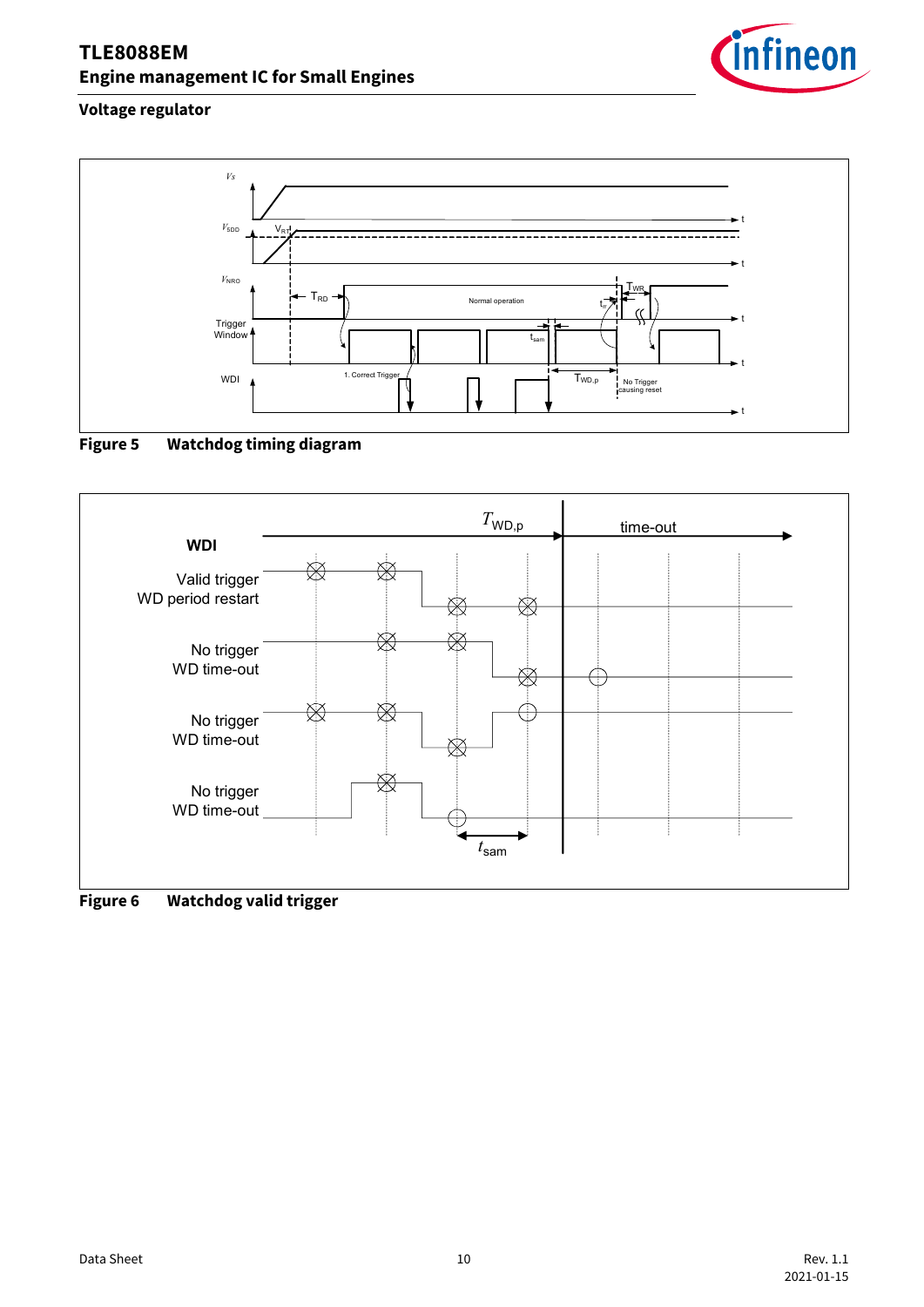<span id="page-10-5"></span>

### **Voltage regulator**

#### **Table 4 Electrical characteristics: voltage regulator**

 $V_S$  = 13.5 V,  $T_j$  = -40 °C to +150 °C, all voltages with respect to ground, positive current flowing into pin (unless otherwise specified)

<span id="page-10-19"></span><span id="page-10-18"></span><span id="page-10-17"></span><span id="page-10-16"></span><span id="page-10-15"></span><span id="page-10-14"></span><span id="page-10-13"></span><span id="page-10-12"></span><span id="page-10-11"></span><span id="page-10-10"></span><span id="page-10-9"></span><span id="page-10-8"></span><span id="page-10-7"></span><span id="page-10-6"></span><span id="page-10-4"></span><span id="page-10-3"></span><span id="page-10-2"></span><span id="page-10-1"></span><span id="page-10-0"></span>

| <b>Parameter</b>             | <b>Symbol</b>                        |                          | <b>Values</b>            |                          | Unit         | Note or<br><b>Test Condition</b>                                | <b>Number</b> |
|------------------------------|--------------------------------------|--------------------------|--------------------------|--------------------------|--------------|-----------------------------------------------------------------|---------------|
|                              |                                      | Min.                     | Typ.                     | Max.                     |              |                                                                 |               |
| <b>Output V5DD</b>           |                                      |                          |                          |                          |              |                                                                 |               |
| Output voltage               | $V_{V5DD}$                           | 4.90                     | 5.00                     | 5.10                     | V            | 0 mA < $I_{\text{V5DD}}$ <<br>250 mA<br>$6 V < V_s < 40 V$      | 5.3.1         |
| Output current limitation    | $I_{\text{V5DD}}$                    | 250                      | $\overline{\phantom{0}}$ | 650                      | mA           | $V_{\text{V5DD}} = 0 \text{ V}$                                 | 5.3.3         |
| Load regulation              | $\varDelta V_{\text{V5DD,LO}}$       |                          |                          | 20                       | mV           | $1 \text{ mA} < l_{\text{V5DD}} <$<br>250 mA                    | 5.3.4a        |
| Line regulation              | $\Delta V_{\rm V5DD,Li}$             | $\overline{\phantom{0}}$ | $\overline{a}$           | 10                       | mV           | $I_{V5DD} = 1$ mA;<br>$6 V < V_s < 40 V$                        | 5.3.5         |
| Power supply rejection ratio | <b>PSRR</b>                          | $\overline{a}$           | 60                       | $\overline{\phantom{0}}$ | dB           | $f_r = 100$ Hz;<br>$V_r = 0.5$ Vpp <sup>1)</sup>                | 5.3.6         |
| Output capacitor             | $C_{\rm Q}$                          | 470                      | $\overline{a}$           | $\overline{a}$           | nF           | 1)                                                              | 5.3.7         |
|                              | $ESR(C_0)$                           | $\overline{\phantom{0}}$ | $\overline{a}$           | 10                       | Ω            | -                                                               |               |
| Low drop resistance          | $R_{\text{DSon,V5}}$                 |                          |                          | 1.2                      | Ω            | $V_S \geq 4.8$ V<br>$l \leq 250$ mA                             | 5.3.30        |
| <b>Current consumption</b>   |                                      |                          |                          |                          |              |                                                                 |               |
| Quiescent current            | $I_{q}$                              |                          |                          | 4                        | mA           | $I_{\text{V5DD}} = 0 \text{ A};$<br>CH1, CH2 off, K-line<br>off | 5.3.10        |
| <b>WDE</b>                   |                                      |                          |                          |                          |              |                                                                 |               |
| Low level input voltage      | $V_{\mathsf{IN},\mathsf{L}}$         | $\overline{a}$           | $\overline{a}$           | 1.00                     | $\sf V$      | $\overline{a}$                                                  | 5.3.11        |
| High level input voltage     | $V_{\mathsf{IN},\mathsf{H}}$         | 2.00                     | $\overline{a}$           | $\overline{a}$           | $\sf V$      | $\overline{a}$                                                  | 5.3.12        |
| <b>Hysteresis WDE</b>        | $V_{IN, HYS}$                        | 50                       | $\overline{a}$           | 250                      | mV           | 1)                                                              | 5.3.13        |
| Input pull up current        | $I_{\text{IN\_PU\_L}}$               | $-20$                    | $-50$                    | $-100$                   | μA           | $V_{IN} = 0 V$                                                  | 5.3.14        |
|                              | $I_{\text{IN\_PU\_H}}$               | $-2.40$                  | $\overline{\phantom{0}}$ | -                        | μΑ           | $V_{\text{IN}}$ = 4.4 V                                         |               |
| <b>Watchdog input WDI</b>    |                                      |                          |                          |                          |              |                                                                 |               |
| Low level input voltage      | $V_{\text{IN},\underline{\text{L}}}$ | $\overline{\phantom{0}}$ | $\overline{\phantom{0}}$ | 1.00                     | $\sf V$      | -                                                               | 5.3.15        |
| High level input voltage     | $V_{IN, H}$                          | 2.00                     |                          |                          | $\mathsf{V}$ |                                                                 | 5.3.16        |
| Input voltage hysteresis     | $V_{IN, HYS}$                        | 50                       |                          | 250                      | mV           | 1)                                                              | 5.3.17        |
| Input pull down current      | $I_{\mathsf{IN\_PD\_H}}$             | 20                       | 50                       | 100                      | μA           | $V_{\text{IN}}$ = 5 V                                           | 5.3.18        |
|                              | $I_{\text{IN\_PD\_L}}$               | 2.40                     | $\overline{a}$           |                          | μA           | $V_{\text{IN}}$ = 0.6 V                                         |               |
| Watchdog sampling time       | $t_{\mathsf{sam}}$                   | 40                       | 64                       | 130                      | μs           | -                                                               | 5.3.19        |
| Watchdog period              | $\tau_{\textsf{\tiny WD,p}}$         | 50                       | 60                       | 70                       | ms           | $\overline{\phantom{0}}$                                        | 5.3.20        |
| Watchdog reset time          | $\tau_{\scriptscriptstyle\rm WR}$    | 120                      | 240                      | 360                      | μs           | -                                                               | 5.3.21        |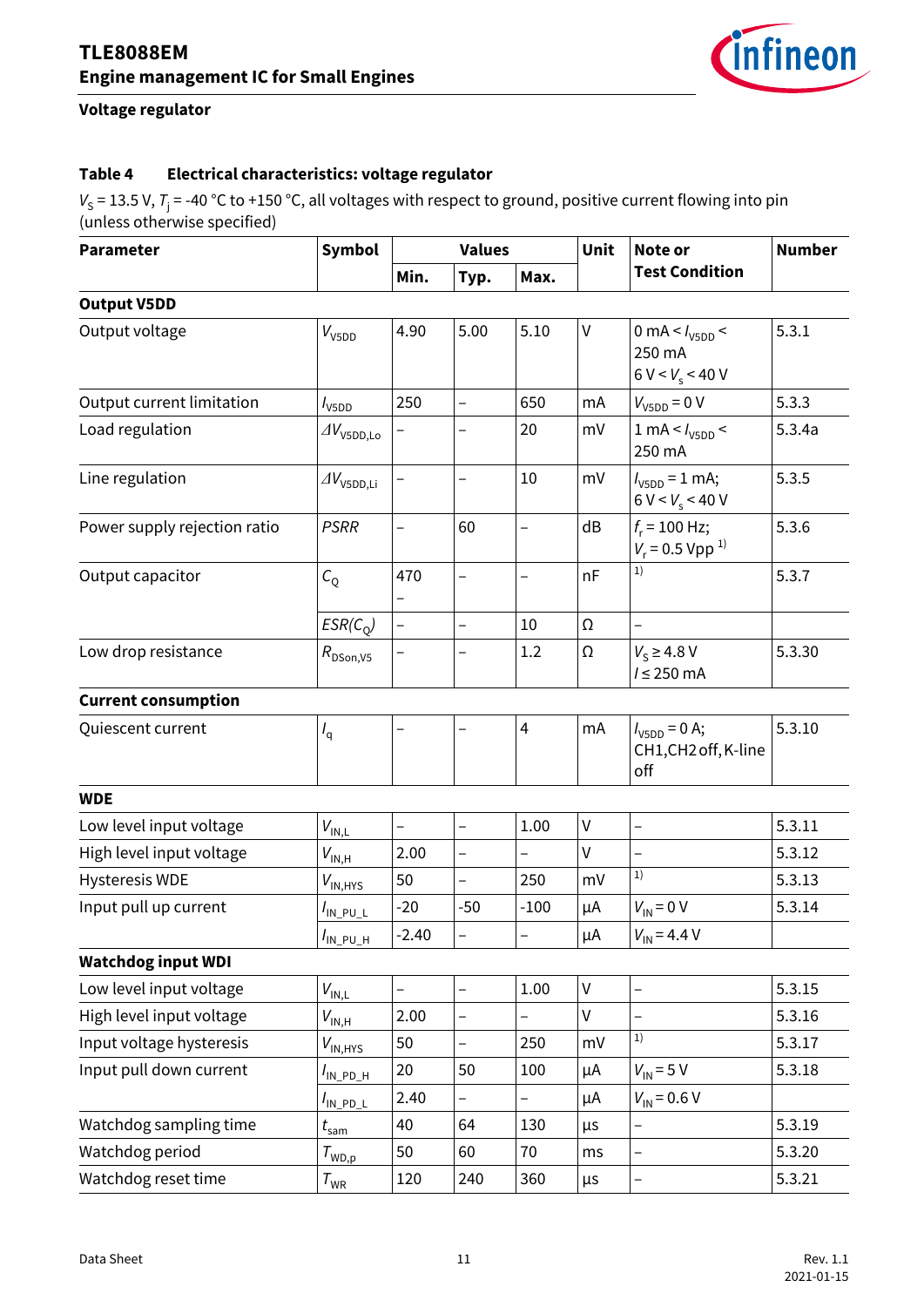

#### **Voltage regulator**

#### **Table 4 Electrical characteristics: voltage regulator**

*V*<sub>S</sub> = 13.5 V, *T*<sub>j</sub> = -40 °C to +150 °C, all voltages with respect to ground, positive current flowing into pin (unless otherwise specified)

<span id="page-11-2"></span><span id="page-11-1"></span><span id="page-11-0"></span>

| <b>Parameter</b>                            | Symbol                        |      | <b>Values</b> |      | Unit         | Note or<br><b>Test Condition</b> | <b>Number</b> |
|---------------------------------------------|-------------------------------|------|---------------|------|--------------|----------------------------------|---------------|
|                                             |                               | Min. | Typ.          | Max. |              |                                  |               |
| <b>Reset output NRO</b>                     |                               |      |               |      |              |                                  |               |
| Output voltage reset switching<br>threshold | $V_{RT}$                      | 4.00 | 4.25          | 4.50 | V            | $V_{\text{V5DD}}$ decreasing     | 5.3.22        |
| Reset hysteresis                            | $V_{\rm RH}$                  | 10   |               | 150  | mV           | -                                | 5.3.23        |
| Low level output voltage                    | $V_{\mathsf{NRO},\mathsf{L}}$ |      |               | 1.10 | V            | $I_{\text{NRO}} = 1 \text{ mA}$  | 5.3.24        |
| Leakage current                             | $I_{\text{NRO},\text{LK}}$    |      |               | T    | μA           | $V_{RT}$ = 5 V                   | 5.3.25        |
| Power-on reset delay time                   | $T_{RD}$                      | 10   | 15            | 20   | ms           | -                                | 5.3.26        |
| Reset reaction time                         | $t_{\rm RR}$                  | 1    | 4             | 8    | μs           | -                                | 5.3.27        |
| <b>Overtemperature protection</b>           |                               |      |               |      |              |                                  |               |
| Overtemperature                             | $T_{\text{OT}}$               | 150  |               | 200  | $^{\circ}$ C | 1)                               | 5.3.28        |
| Overtemperature hysteresis                  | $T_{\text{OTH}}$              |      | 20            |      | $^{\circ}$ C | 1)                               | 5.3.29        |

<span id="page-11-7"></span><span id="page-11-6"></span><span id="page-11-5"></span><span id="page-11-4"></span><span id="page-11-3"></span>1) Not subject to production test, specified by design.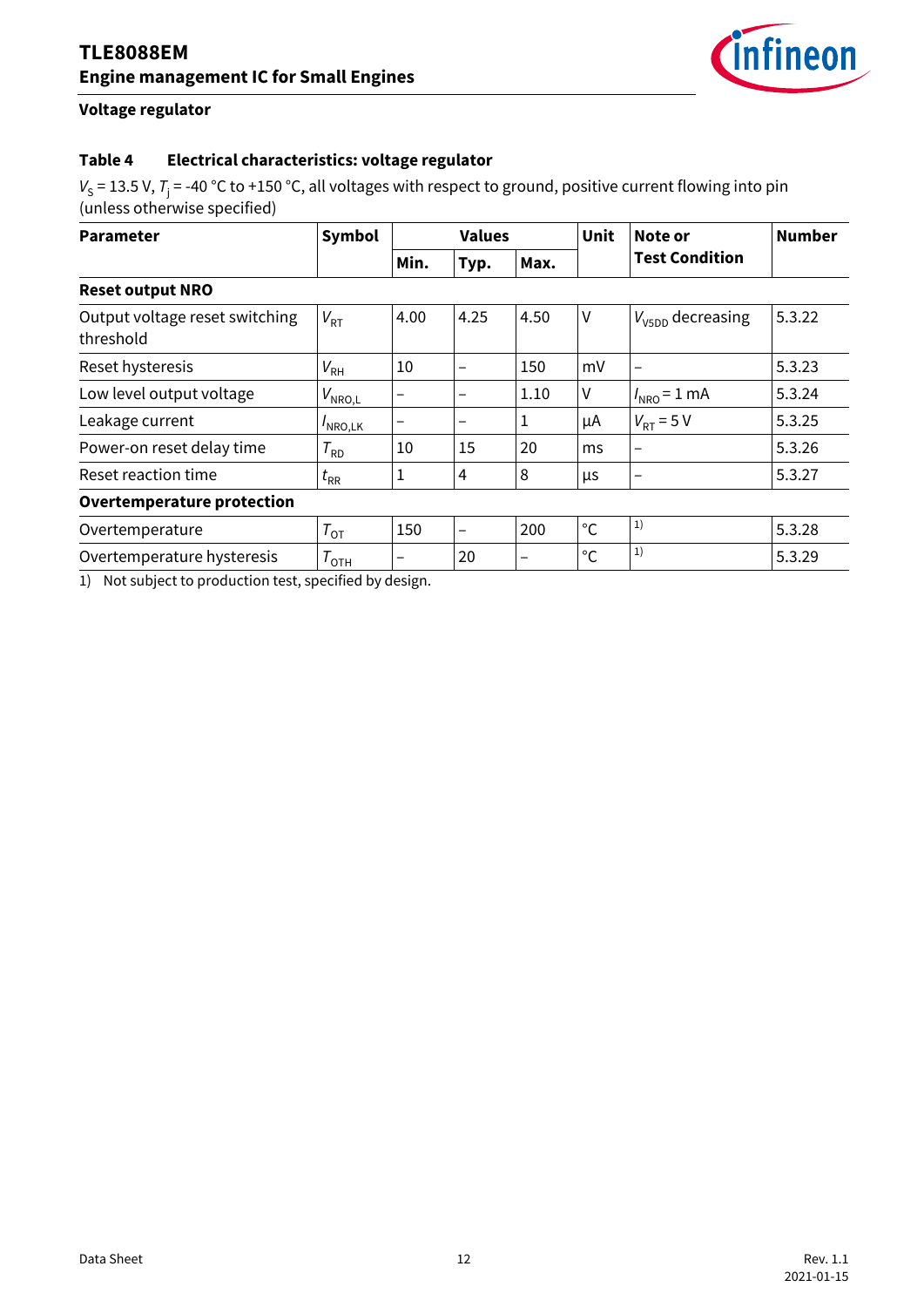

## <span id="page-12-0"></span>**6 Power drivers**

#### <span id="page-12-1"></span>**6.1 Low-side drivers**

The power stages are built by N-channel power MOSFET transistors. The channels are universal multichannel switches but mostly suitable to be used in engine management systems. Within an engine management system, the best fit of the channels to the typical loads is:

- Channel 1 for injector, valves or similar sized solenoids with a maximum operation current requirement of 2.6 A
- Channel 2 for malfunction indication lamps or other resistive loads with a maximum current requirement of 3 A



**Figure 7 Low-side switches** 

Channel 1 has open load detection in off state. If an open load condition persists for a time longer than the filter time  $t_d$ , an open load will be detected and the ST pin set to low. On the rising edge of the IN1 signal the ST pin will be released after the time t<sub>ST,clear</sub>, see **[Figure 9](#page-15-0)**.

In overcurrent situation channel 1 will be switched off and kept latched. Additionally the ST signal will be set to low after the settling time  $t_{ST.set.OC}$ . On the falling edge of the IN1 signal the ST pin will be released after the time  $t_{\text{ST,clear}}$ , see [Figure 10](#page-16-0). Therefore channel 1 can be switched on again by toggling the IN1 pin.

During an overtemperature event the ST signal is set to low and will turn back to high if the failure condition is disappeared (see **[Table 5](#page-12-2)**).

| Open load                 | Overcurrent | Overtemperature | SТ | <b>Status</b>                                             |
|---------------------------|-------------|-----------------|----|-----------------------------------------------------------|
| 0                         |             |                 |    | Normal operation                                          |
|                           | ⋏           |                 |    | Failure detected                                          |
| $\boldsymbol{\mathsf{x}}$ |             | ᄉ               |    | Failure detected and latched<br>Channel 1 is switched off |
| X                         | ⋏           |                 | υ  | Failure detected and channel 1 is<br>switched off         |

<span id="page-12-2"></span>**Table 5 Truth table for diagnostics of CH1**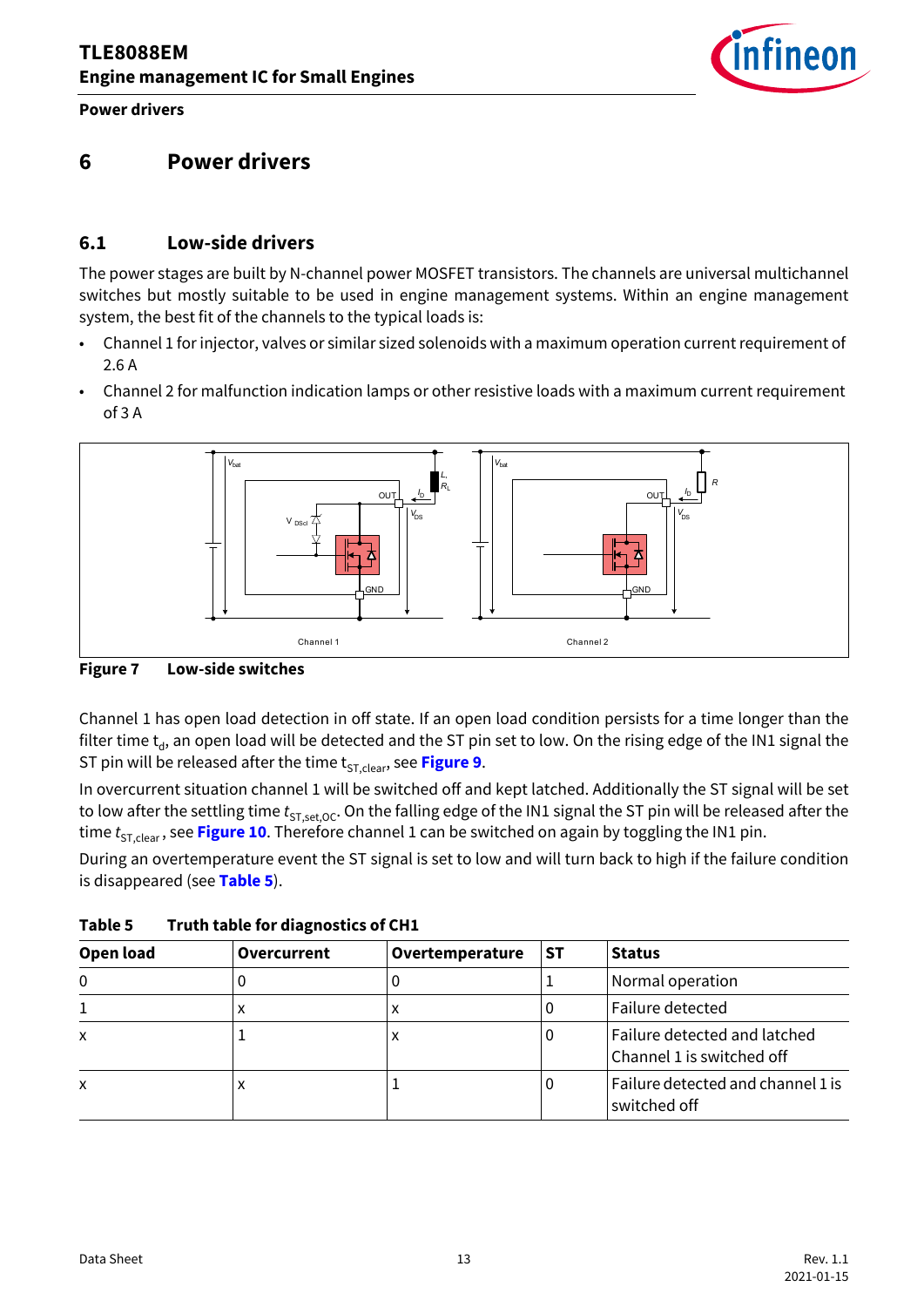

| <b>Failure situation</b>         | SТ                        |
|----------------------------------|---------------------------|
| $0 =$ Situation doesn't<br>exist | $1 = Normal$<br>operation |
| $1 =$ Situation exists           | $0 =$ Failure detected    |
| $X = 0$ or 1                     |                           |

In overcurrent situation the channel 2 will be switched off, and after typ. 4 ms the channel will be switched on again. Channel 2 is also overtemperature protected. In overtemperature situation channel 2 will be switched off and will restart if the junction temperature falls by thermal shutdown hysteresis  $T_{\text{OH}}$ .

#### <span id="page-13-0"></span>**6.2 Electrical characteristics**

#### **Table 6 Electrical characteristics**

 $V_S$  = 13.5 V,  $T_j$  = -40 °C to +150 °C: All voltages with respect to ground. Positive current flowing into pin (unless otherwise specified).

<span id="page-13-11"></span><span id="page-13-10"></span><span id="page-13-9"></span><span id="page-13-8"></span><span id="page-13-7"></span><span id="page-13-6"></span><span id="page-13-5"></span><span id="page-13-4"></span><span id="page-13-3"></span><span id="page-13-2"></span><span id="page-13-1"></span>

| <b>Parameter</b>                                       | <b>Symbol</b>                | <b>Values</b>            |                          |                          | <b>Unit</b> | Note or                                                           | <b>Number</b> |
|--------------------------------------------------------|------------------------------|--------------------------|--------------------------|--------------------------|-------------|-------------------------------------------------------------------|---------------|
|                                                        |                              | Min.                     | Typ.                     | Max.                     |             | <b>Test Condition</b>                                             |               |
| <b>Output channel resistance</b>                       |                              |                          |                          |                          |             |                                                                   |               |
| On state resistance CH1                                | $R_{\rm D\underline{Son}}$   |                          | 0.60                     | 0.70                     | Ω           | $I_{\text{Dnom}}$ =1.3 A; $T_{\text{i}}$ =150°C                   | 6.2.1         |
| On state resistance CH2                                | $R_{DSon}$                   | $\qquad \qquad -$        | 1.10                     | 1.20                     | Ω           | $I_{\text{Dnom}}$ =0.3 A; $T_{\text{i}}$ =150°C                   | 6.2.2         |
| <b>Input characteristics</b>                           |                              |                          |                          |                          |             |                                                                   |               |
| Parallel input pin low level IN1, IN2                  | $V_{\text{IN,L}}$            | $\overline{\phantom{0}}$ | $\overline{\phantom{0}}$ | 1.00                     | $\vee$      | $\overline{\phantom{0}}$                                          | 6.2.3         |
| Parallel input pin high level IN1, IN2                 | $V_{\mathsf{IN},\mathsf{H}}$ | 2.00                     | $\overline{a}$           | $\overline{\phantom{0}}$ | $\vee$      |                                                                   | 6.2.4         |
| Parallel input pin hysteresis IN1, IN2                 | $V_{IN, HYS}$                | 50                       | $\overline{a}$           | 250                      | mV          | 1)                                                                | 6.2.5         |
| Parallel input pin input pull down                     | $I_{\mathsf{IN\_PD\_H}}$     | 20                       | 50                       | 100                      | μA          | $V_{\text{IN}}$ = 5 V                                             | 6.2.6         |
| current IN1, IN2                                       | $I_{\text{IN\_PD\_L}}$       | 2.40                     |                          | $\overline{\phantom{0}}$ | μA          | $V_{\text{IN}}$ = 0.6 V                                           |               |
| <b>Clamping voltage</b>                                |                              |                          |                          |                          |             |                                                                   |               |
| Output clamping voltage CH1                            | $V_{\text{DSC}}$             | 30                       | 35                       | 40                       | $\vee$      | $I_{\text{OUT1}} = 0.02 \text{ A}$                                | 6.2.7         |
| Leakage currents                                       |                              |                          |                          |                          |             |                                                                   |               |
| Output leakage current in Off mode,<br>CH <sub>1</sub> | $I_{\text{Doff}}$            | $\overline{\phantom{0}}$ | —                        | 3                        | μA          | $V_{DS}$ = 13.5 V; $T_i$ =150°C<br>1) 2)                          | 6.2.8         |
| Output leakage current in Off mode,<br>CH <sub>2</sub> | $I_{\text{Doff}}$            | $\overline{\phantom{0}}$ | —                        | 3                        | μA          | $V_{DS}$ = 13.5 V; $T_i$ =150°C                                   | 6.2.9         |
| <b>Timing</b>                                          |                              |                          |                          |                          |             |                                                                   |               |
| Turn-on delay time CH1                                 | $t_{\sf dON}$                |                          | 0.25                     | $\mathbf{1}$             | μs          | $V_s$ = 13.5 V,<br>$I_{DS1}$ = 1.3 A, resistive<br>load $1)$ $3)$ | 6.2.10        |
| Turn-on delay time CH2                                 | $t_{\text{dON}}$             |                          | 0.15                     | 1.2                      | μs          | $V_s$ = 13.5 V,<br>$I_{DS2}$ = 0.3 A, resistive<br>load $1$       | 6.2.11        |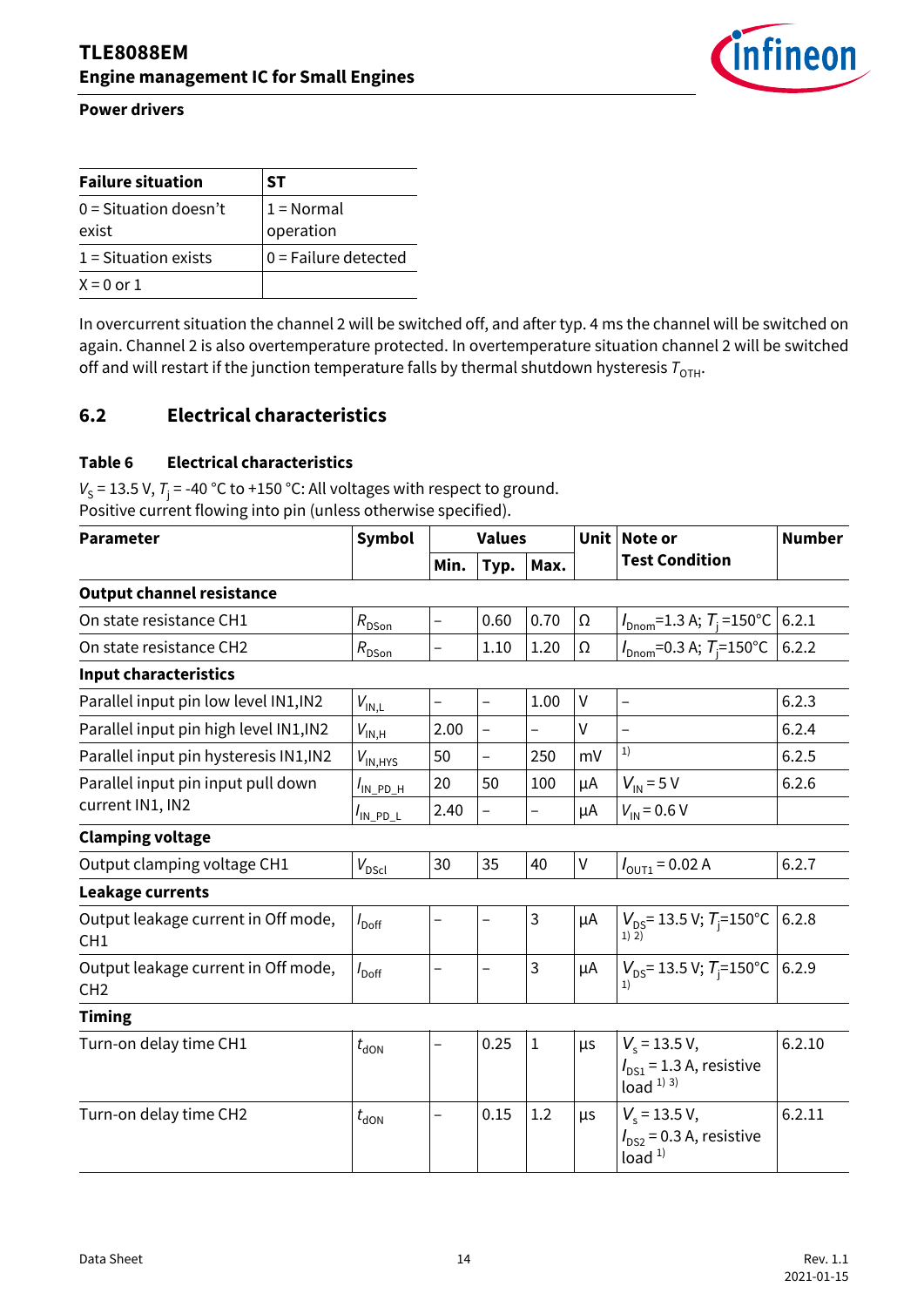

#### **Table 6 Electrical characteristics** (cont'd)

 $V_S$  = 13.5 V,  $T_j$  = -40 °C to +150 °C: All voltages with respect to ground. Positive current flowing into pin (unless otherwise specified).

<span id="page-14-16"></span><span id="page-14-15"></span><span id="page-14-14"></span><span id="page-14-13"></span><span id="page-14-12"></span><span id="page-14-11"></span><span id="page-14-10"></span><span id="page-14-9"></span><span id="page-14-8"></span><span id="page-14-7"></span><span id="page-14-6"></span><span id="page-14-5"></span><span id="page-14-4"></span><span id="page-14-3"></span><span id="page-14-2"></span><span id="page-14-1"></span><span id="page-14-0"></span>

| <b>Parameter</b>                                       | <b>Symbol</b>         | <b>Values</b>              |                          |              | Unit | Note or                                                                    | <b>Number</b> |
|--------------------------------------------------------|-----------------------|----------------------------|--------------------------|--------------|------|----------------------------------------------------------------------------|---------------|
|                                                        |                       | Min.                       | Typ.                     | Max.         |      | <b>Test Condition</b>                                                      |               |
| Turn-off delay time CH1                                | $t_{\sf dOFF}$        |                            | 0.65                     | 1.5          | μs   | $V_s$ = 13,5 V,<br>$I_{DS1}$ = 1.3 A, resistive<br>load $1$                | 6.2.12        |
| Turn-off delay time CH2                                | $t_{\text{dOFF}}$     |                            | 0.35                     | 1.5          | μs   | $V_s$ = 13.5 V,<br>$I_{DS2}$ = 0.3 A, resistive<br>load <sup>1</sup>       | 6.2.13        |
| Turn-on time CH1                                       | $t_{\rm sON}$         |                            | 0.45                     | 1.2          | μs   | $V_{\rm s}$ = 13.5 V,<br>$I_{DS1}$ = 1.3 A, resistive<br>load <sup>1</sup> | 6.2.14        |
| Turn-on time CH2                                       | $t_{\rm sON}$         |                            | 0.20                     | $\mathbf{1}$ | μs   | $V_s$ = 13.5 V,<br>$I_{DS2}$ = 0.3 A, resistive<br>load $1$                | 6.2.15        |
| Turn-off time CH1                                      | $t_{\sf soFF}$        |                            | 0.40                     | 1.2          | μs   | $V_s$ = 13.5 V,<br>$I_{DS1}$ = 1.3 A, resistive<br>load $1$                | 6.2.16        |
| Turn-off time CH2                                      | $t_{\sf soFF}$        |                            | 0.20                     | $\mathbf 1$  | μs   | $V_s$ = 13.5 V,<br>$I_{DS2}$ = 0.3A, resistive<br>load <sup>1</sup>        | 6.2.17        |
| <b>Overcurrent protection</b>                          |                       |                            |                          |              |      |                                                                            |               |
| Output current switch off threshold<br>CH <sub>1</sub> | $I_{DS\_OC}$          | 2.6                        | $\overline{\phantom{0}}$ | 5            | A    | 6 V < V <sub>S</sub> < 18 V                                                | 6.2.18        |
| Output current switch off threshold<br>CH <sub>2</sub> | $I_{DS\_OC}$          | 3.0                        |                          | 6.5          | A    | $6 V < V_{c} < 18 V$                                                       | 6.2.19        |
| Off time of CH2 in current switch off                  | $t_{\rm off}$         | 3                          |                          | 8            | ms   | $\overline{\phantom{0}}$                                                   | 6.2.20        |
| Current switch off filter time CH1, CH2                | $t_{\text{CL\_f}}$    | 0.5                        |                          | 3            | μs   |                                                                            | 6.2.21        |
| Open load diagnosis for CH 1 in OFF state              |                       |                            |                          |              |      |                                                                            |               |
| Open load detection threshold<br>voltage for CH1       | $V_{\mathsf{DSol}}$   | 2.00                       | 2.80                     | 3.20         | V    |                                                                            | 6.2.22        |
| Output pull-down diagnosis current                     | $I_{\text{Dpd}}$      | 50                         | 100                      | 150          | mA   | $V_{DS}$ = 13.5 V                                                          | 6.2.23        |
| Open load diagnosis delay time                         | $t_{\rm d}$           | 100                        | $\overline{\phantom{0}}$ | 200          | μs   |                                                                            | 6.2.24        |
| <b>Status signal</b>                                   |                       |                            |                          |              |      |                                                                            |               |
| Low level output voltage                               | $V_{\text{OUTL}}$     |                            | -                        | 0.4          | V    | $I_{\text{NRO}}$ = 100 mA                                                  | 6.2.25        |
| High level output voltage                              | $V_{\mathsf{OUT\_H}}$ | $V_{\text{5DD}}$<br>$-0.4$ |                          |              | V    | $I_{NRO} = -100 \text{ mA}$                                                | 6.2.26        |
| Status settling time after overcurrent                 | $t_{\rm ST, set, OC}$ |                            | $\overline{\phantom{0}}$ | 20           | μs   | 1)                                                                         | 6.2.27        |
| Status clear time                                      | $t_{\text{ST,clear}}$ |                            |                          | 20           | μs   | 1)                                                                         | 6.2.28        |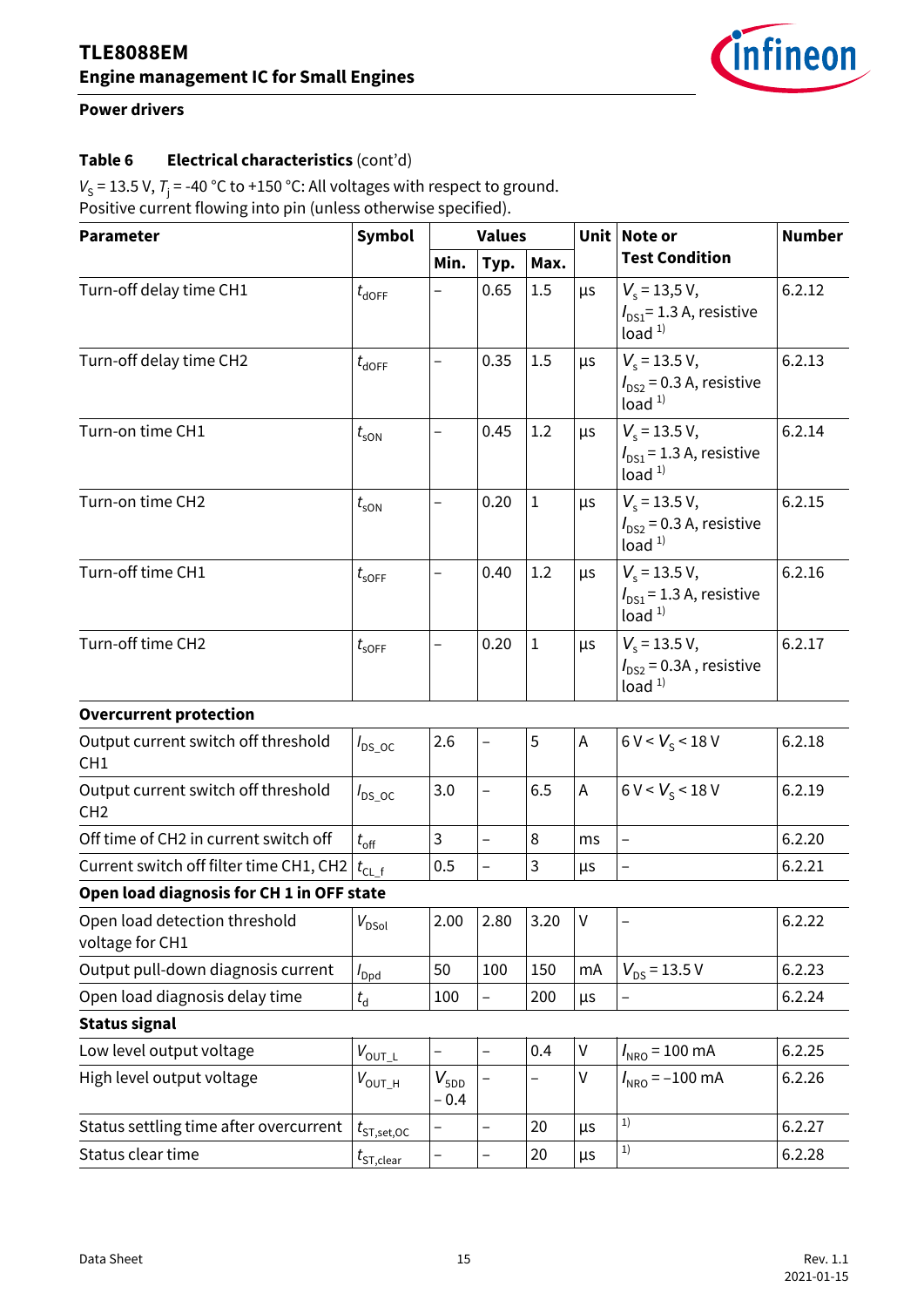

#### **Table 6 Electrical characteristics** (cont'd)

 $V_S$  = 13.5 V,  $T_i$  = -40 °C to +150 °C: All voltages with respect to ground.

Positive current flowing into pin (unless otherwise specified).

| <b>Parameter</b>                                       | Symbol         | <b>Values</b>            |                          |                          |               | Unit   Note or        | <b>Number</b> |
|--------------------------------------------------------|----------------|--------------------------|--------------------------|--------------------------|---------------|-----------------------|---------------|
|                                                        |                | Min.                     | Typ.                     | Max.                     |               | <b>Test Condition</b> |               |
| <b>Overtemperature protection</b>                      |                |                          |                          |                          |               |                       |               |
| Overtemperature                                        | $^{\prime}$ OT | 150                      | $\overline{\phantom{0}}$ | 200                      | °C            | 1)                    | 6.2.29        |
| Overtemperature hysteresis                             | OTH            | $\overline{\phantom{0}}$ | 20                       | $\overline{\phantom{0}}$ | $\mathcal{C}$ | 1)                    | 6.2.30        |
| 1) Not subject to production toot, enocified by decign |                |                          |                          |                          |               |                       |               |

<span id="page-15-4"></span><span id="page-15-3"></span><span id="page-15-1"></span>1) Not subject to production test, specified by design.

2) In OFF mode open load diagnosis pull down current active.

3) Definition see **[Figure 8](#page-15-2)**.



<span id="page-15-2"></span>**Figure 8 Timing**



<span id="page-15-0"></span>**Figure 9 Open load detection**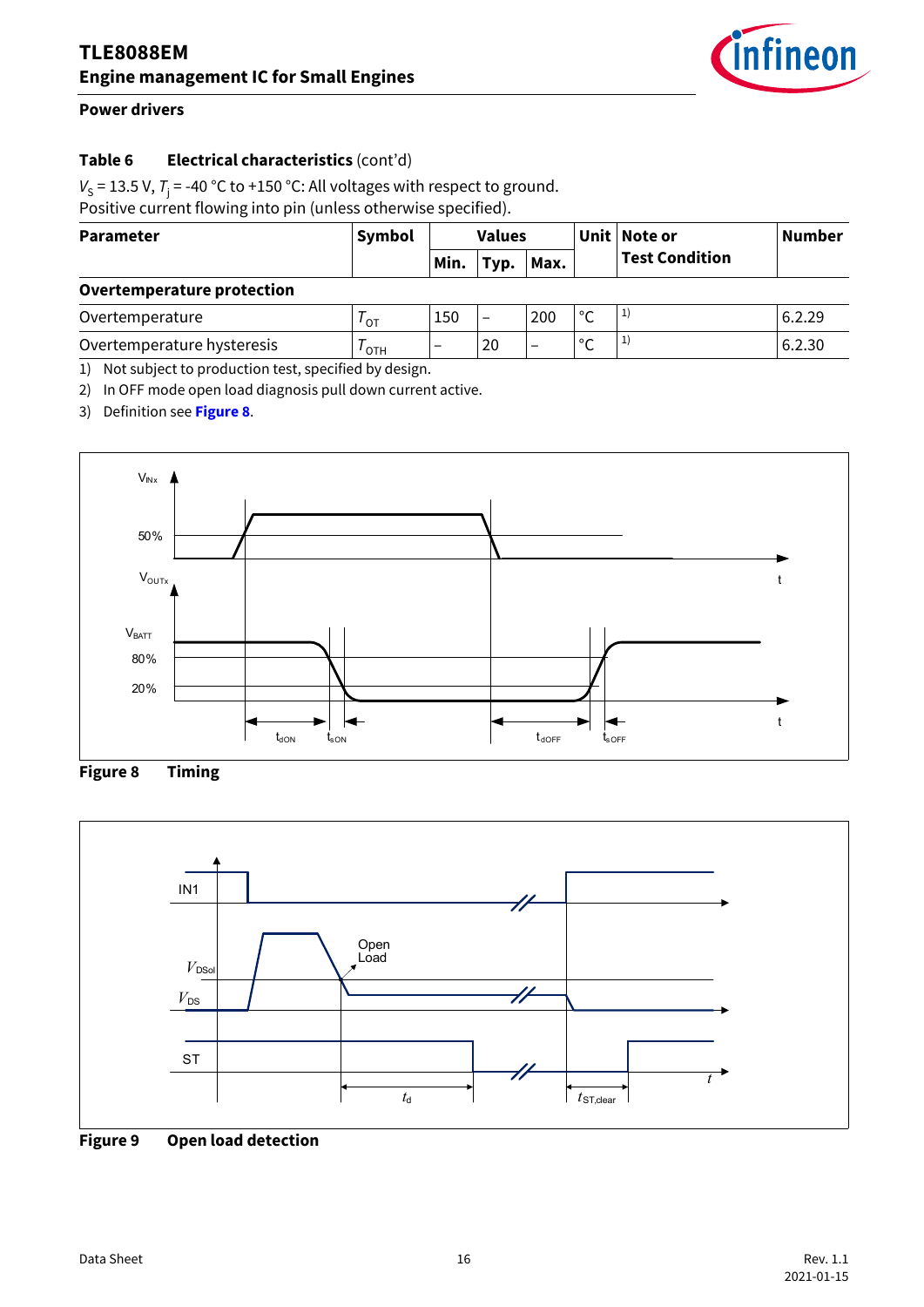

#### **Power drivers**



<span id="page-16-0"></span>**Figure 10 Overcurrent detection**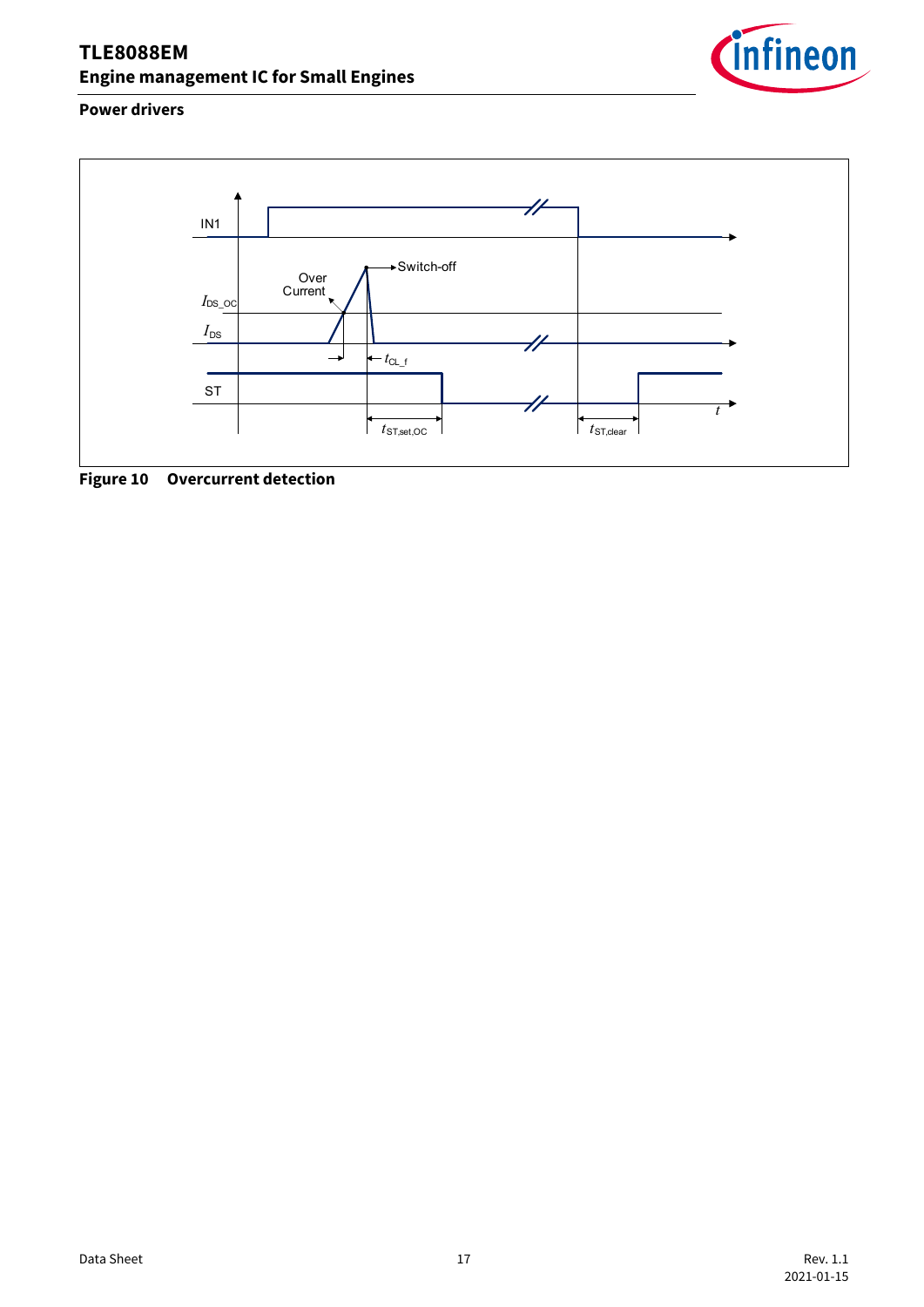**K-line**



## <span id="page-17-0"></span>**7 K-line**

#### <span id="page-17-1"></span>**7.1 K-line**

The K-line module is a serial link bus interface device designed to provide bi-directional half-duplex communication interfacing. It is designed to interface vehicles via the special ISO K-line and meets the ISO standard 9141. The device's K-line bus driver's output is protected against bus shorts.

K-line module transforms 5.0 V micro-controller logic signals to battery level logic signals and vice versa. The over current limitation limits the current to a specified limit. In case of overtemperature on OUT1 the low-side switch and the output stage KIO will be switched off and can only be re-activated if the temperature has decreased below the minimum hysteresis value.



**Figure 11 K-line block diagram**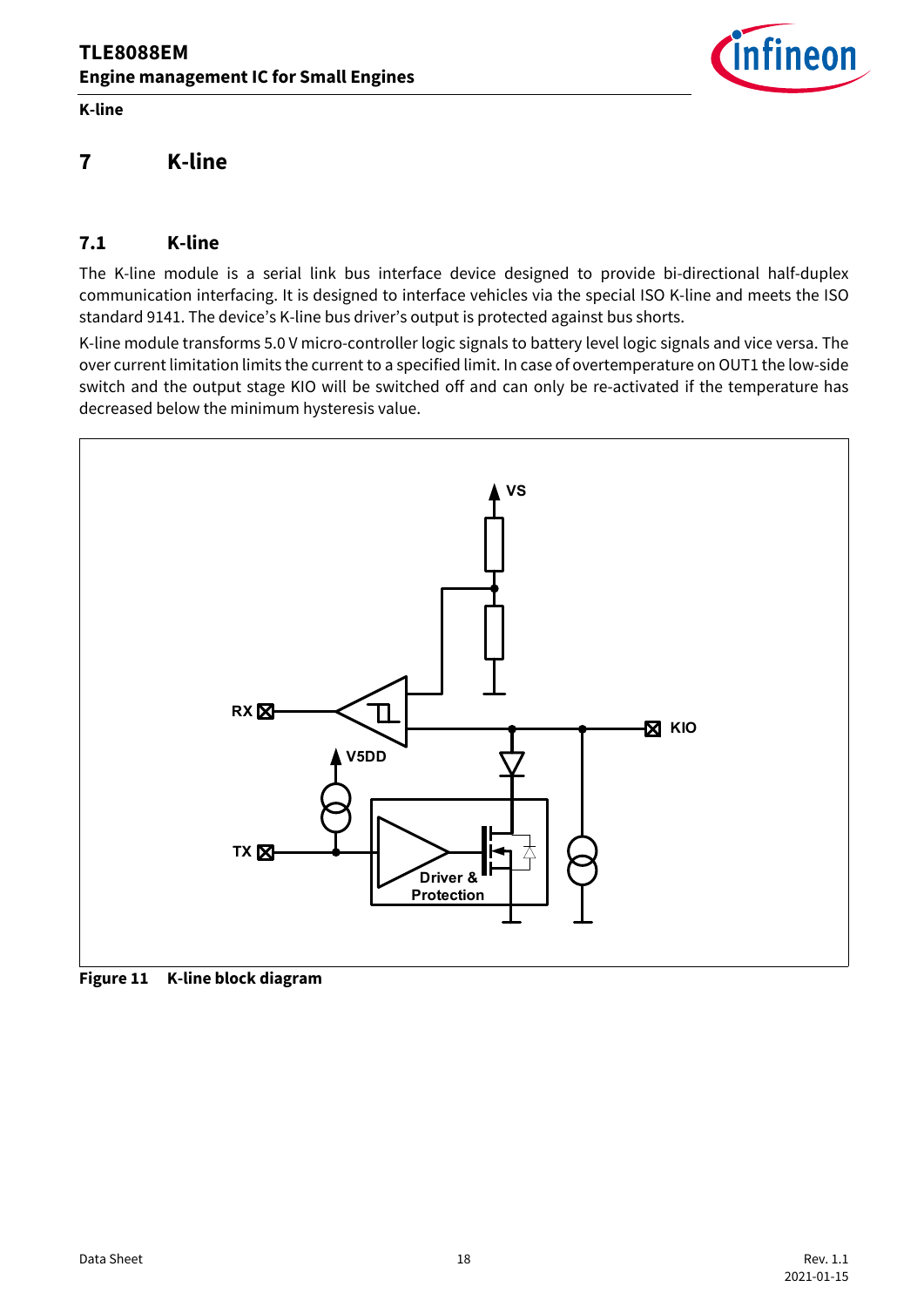<span id="page-18-15"></span>

#### **K-line**

#### **Table 7 Electrical characteristics: K-line**

 $V_S$  = 13.5 V,  $T_i$  = -40 °C to +150 °C: All voltages with respect to ground. Positive current flowing into pin (unless otherwise specified).

<span id="page-18-8"></span><span id="page-18-7"></span><span id="page-18-6"></span><span id="page-18-5"></span><span id="page-18-4"></span><span id="page-18-3"></span><span id="page-18-2"></span><span id="page-18-1"></span><span id="page-18-0"></span>

| <b>Parameter</b>                                                                                               | <b>Symbol</b>                                     | <b>Values</b>            |                          |                          | Unit    | Note or                                          | <b>Number</b> |
|----------------------------------------------------------------------------------------------------------------|---------------------------------------------------|--------------------------|--------------------------|--------------------------|---------|--------------------------------------------------|---------------|
|                                                                                                                |                                                   | Min.                     | Typ.                     | Max.                     |         | <b>Test Condition</b>                            |               |
| <b>Output RX</b>                                                                                               |                                                   |                          |                          |                          |         |                                                  |               |
| Low level output voltage                                                                                       | $V_{\text{RX,L}}$                                 | $\overline{\phantom{0}}$ | $\qquad \qquad -$        | 0.4                      | $\sf V$ | $I_{\rm RX}$ = 100 mA                            | 7.1.1         |
| High level output voltage                                                                                      | $V_{\mathsf{RX},\mathsf{H}}$                      | $V_{5DD}$ -<br>0.4       |                          | -                        | V       | $I_{\rm RX}$ = -100 mA                           | 7.1.2         |
| <b>Input TX</b>                                                                                                |                                                   |                          |                          |                          |         |                                                  |               |
| Input pin low level                                                                                            | $V_{\text{TX,L}}$                                 | $\qquad \qquad -$        | $\overline{\phantom{0}}$ | 1.00                     | $\sf V$ | $\overline{\phantom{0}}$                         | 7.1.3         |
| Input pin high level                                                                                           | $V_{\mathsf{T}\underline{\mathsf{X}},\mathsf{H}}$ | 3.20                     | $\qquad \qquad -$        | $\overline{\phantom{0}}$ | $\vee$  |                                                  | 7.1.4         |
| Input pin hysteresis                                                                                           | $V_{TX, HYS}$                                     | 280                      | 500                      | 700                      | mV      | 1)                                               | 7.1.5         |
| Input pin pull up current                                                                                      | $I_{\text{IN\_PU}}$                               | $-70$                    | $\qquad \qquad -$        | $-150$                   | μA      | $VTX = 0$                                        | 7.1.6         |
| KIO input / output                                                                                             |                                                   |                          |                          |                          |         |                                                  |               |
| Low level output voltage                                                                                       | $V_{\text{KIO,L}}$                                | —                        |                          | 1.4                      | V       | $TX = low$ ,<br>$R_{\text{KIO}} = 480 \text{ W}$ | 7.1.7         |
| <b>Current limitation</b>                                                                                      | $I_{\text{KIO}(\text{lim})}$                      | 40                       | $\overline{\phantom{0}}$ | 140                      | mA      | $\overline{\phantom{0}}$                         | 7.1.8         |
| Output pull-down current                                                                                       | $I_{\mathsf{KIO},\mathsf{PD}}$                    | 5                        | $\qquad \qquad -$        | 15                       | μA      | $TX = high$                                      | 7.1.9         |
| <b>KIO input comparator</b>                                                                                    |                                                   |                          |                          |                          |         |                                                  |               |
| Input low voltage                                                                                              | $V_{\text{IN\_L}}$                                |                          | $\qquad \qquad -$        | $0.4*V_{s}$              | V       |                                                  | 7.1.10        |
| Input high voltage                                                                                             | $V_{\text{IN\_H}}$                                | $0.6*V_s$                | $\overline{\phantom{0}}$ | $\overline{\phantom{0}}$ | V       | $\qquad \qquad -$                                | 7.1.11        |
| Input threshold hysteresis                                                                                     | $V_{\rm IN\_Hys}$                                 | $0.02^*V_s$              | $\qquad \qquad -$        | $0.175*$<br>$V_{\rm s}$  | $\vee$  |                                                  | 7.1.12        |
| Transfer characteristics KIO->RX and TX->KIO<br>CRX = 25 pF; RKIO = 540 $\Omega$ ; CKIO <= 1.3 nF; Vs = 13.5 V |                                                   |                          |                          |                          |         |                                                  |               |
| Transmission frequency KIO->RX                                                                                 | $f_{\rm RKIO}$                                    | -                        | $\qquad \qquad -$        | 500                      | kHz     | $C_{\text{KIO}} = 0 \text{ pF}$                  | 7.1.13        |
| Transmission frequency TX->KIO                                                                                 | $f_{\rm{TKIO}}$                                   | $\qquad \qquad -$        | $\qquad \qquad -$        | 100                      | kHz     |                                                  | 7.1.14        |
| Off delay / rise time<br>KIO->RX                                                                               | $t_{\sf drR}$                                     | 0.05                     | -                        | 0.5                      | μs      | $C_{\text{RX,load}} = 1.6 \text{ pF}^{2}$        | 7.1.15        |
| Off delay / rise time<br>TX->KIO                                                                               | $t_{\sf drT}$                                     | 0.05                     | -                        | 0.5                      | μs      | $C_{\text{KIO,load}} = 1.6 \text{ pF}^{1}$       | 7.1.16        |
| On delay / fall time<br>KIO->RX                                                                                | $t_{\sf dfr}$                                     | 0.05                     | $\overline{a}$           | 0.5                      | μs      | $C_{\text{RX,load}} = 1.6 \text{ pF}^{2}$        | 7.1.17        |
| On delay / fall time<br>TX->KIO                                                                                | $t_{\sf dff}$                                     | 0.05                     | $\overline{\phantom{0}}$ | 0.5                      | $\mu$ s | $C_{\text{KIO,load}} = 1.6 \text{ pF}^{2}$       | 7.1.18        |

<span id="page-18-19"></span><span id="page-18-18"></span><span id="page-18-17"></span><span id="page-18-16"></span><span id="page-18-14"></span><span id="page-18-13"></span><span id="page-18-12"></span><span id="page-18-11"></span><span id="page-18-10"></span><span id="page-18-9"></span>1) Not subject to production test, specified by design.

2) For definition see **[Figure 12](#page-19-0)**.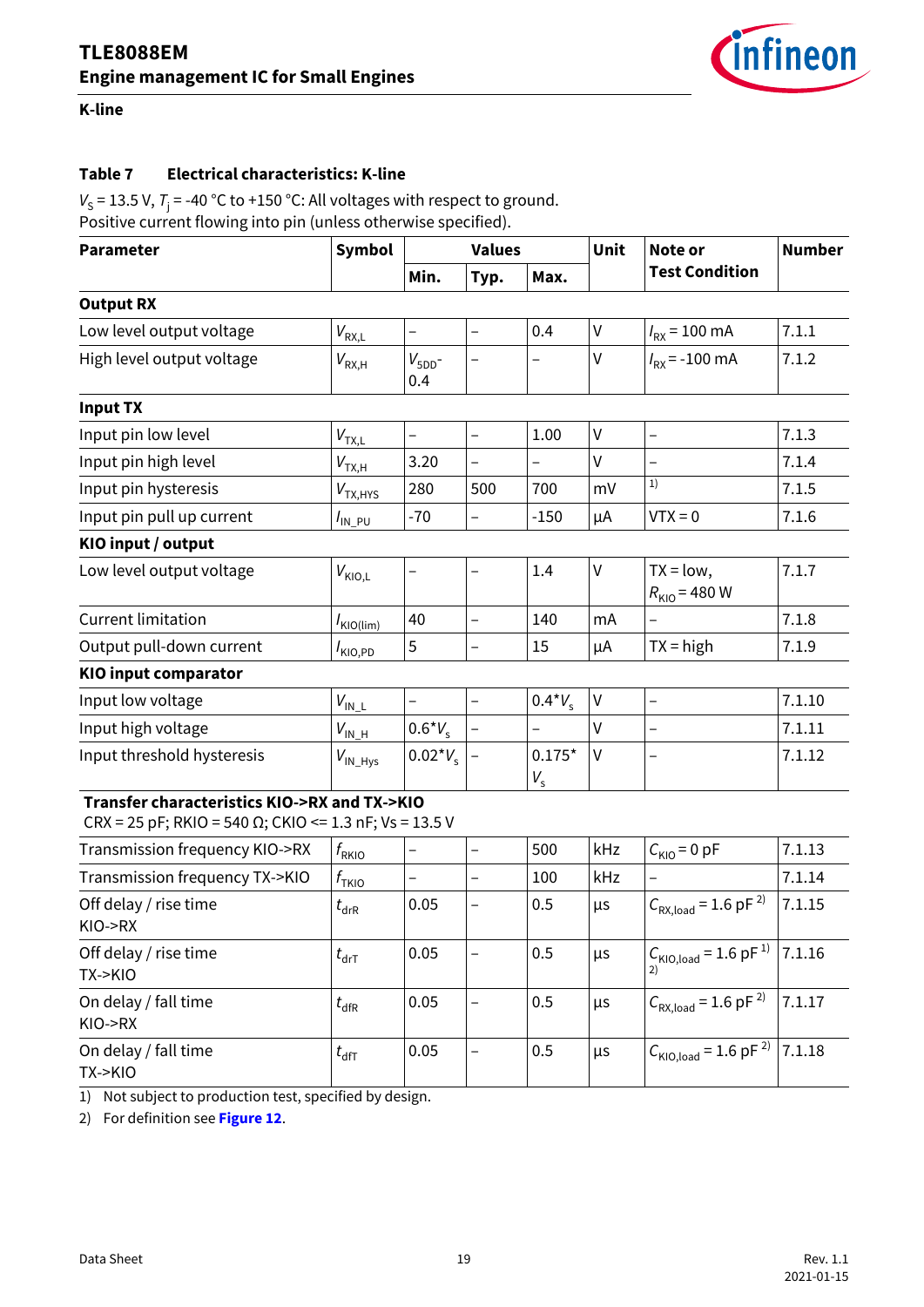

#### **K-line**



<span id="page-19-0"></span>**Figure 12 K-line transfer characteristics**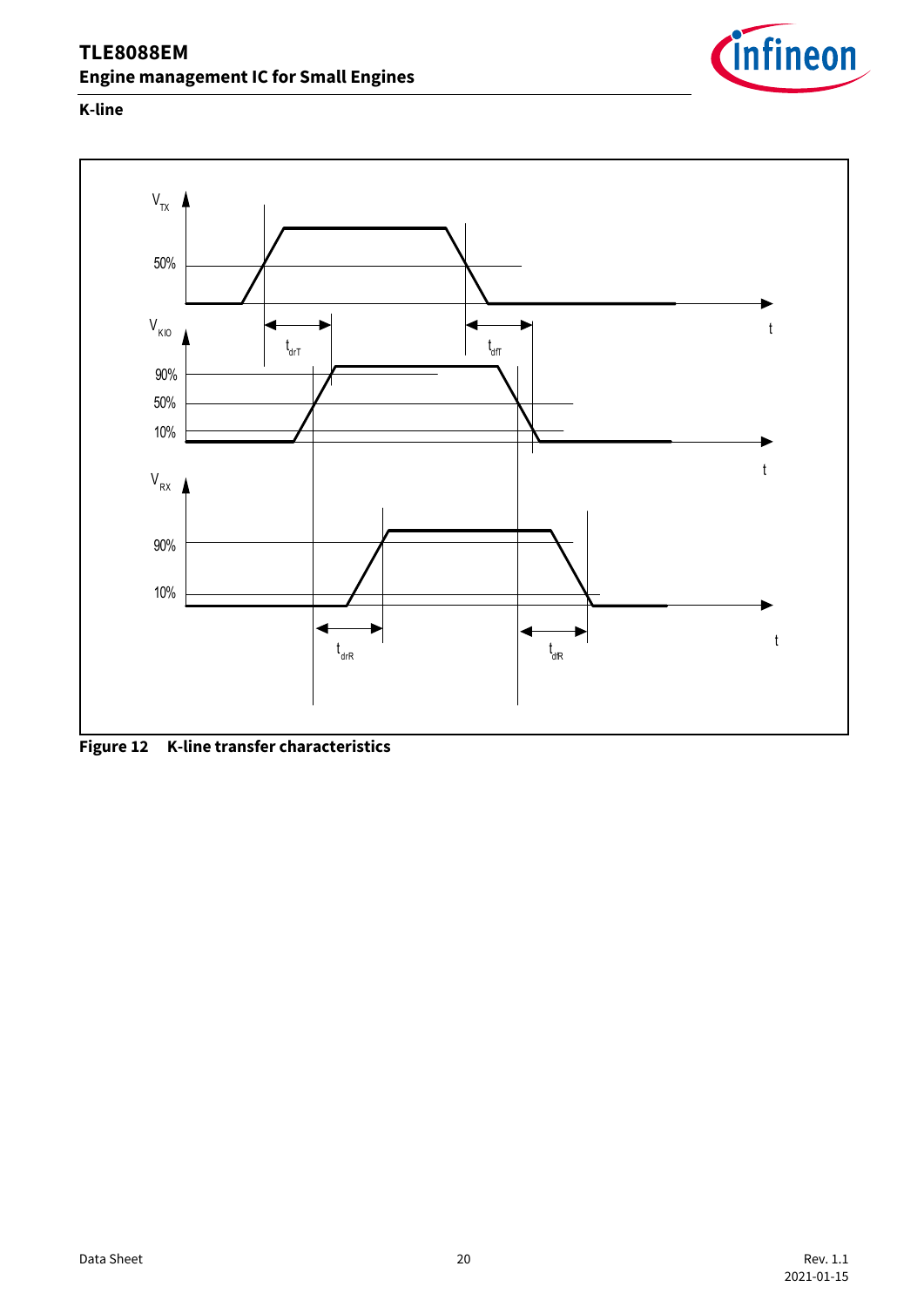

#### **Application information**

## <span id="page-20-0"></span>**8 Application information**

*Note: The following information is given as a hint for the implementation of the device only and shall not be regarded as a description or warranty of a certain functionality, condition or quality of the device.*



**Figure 13 Application diagram**

*Note: This is a very simplified example of an application circuit. The function must be verified in the real application.*

#### <span id="page-20-1"></span>**8.1 Further application information**

• For further information you may contact **<http://www.infineon.com/>**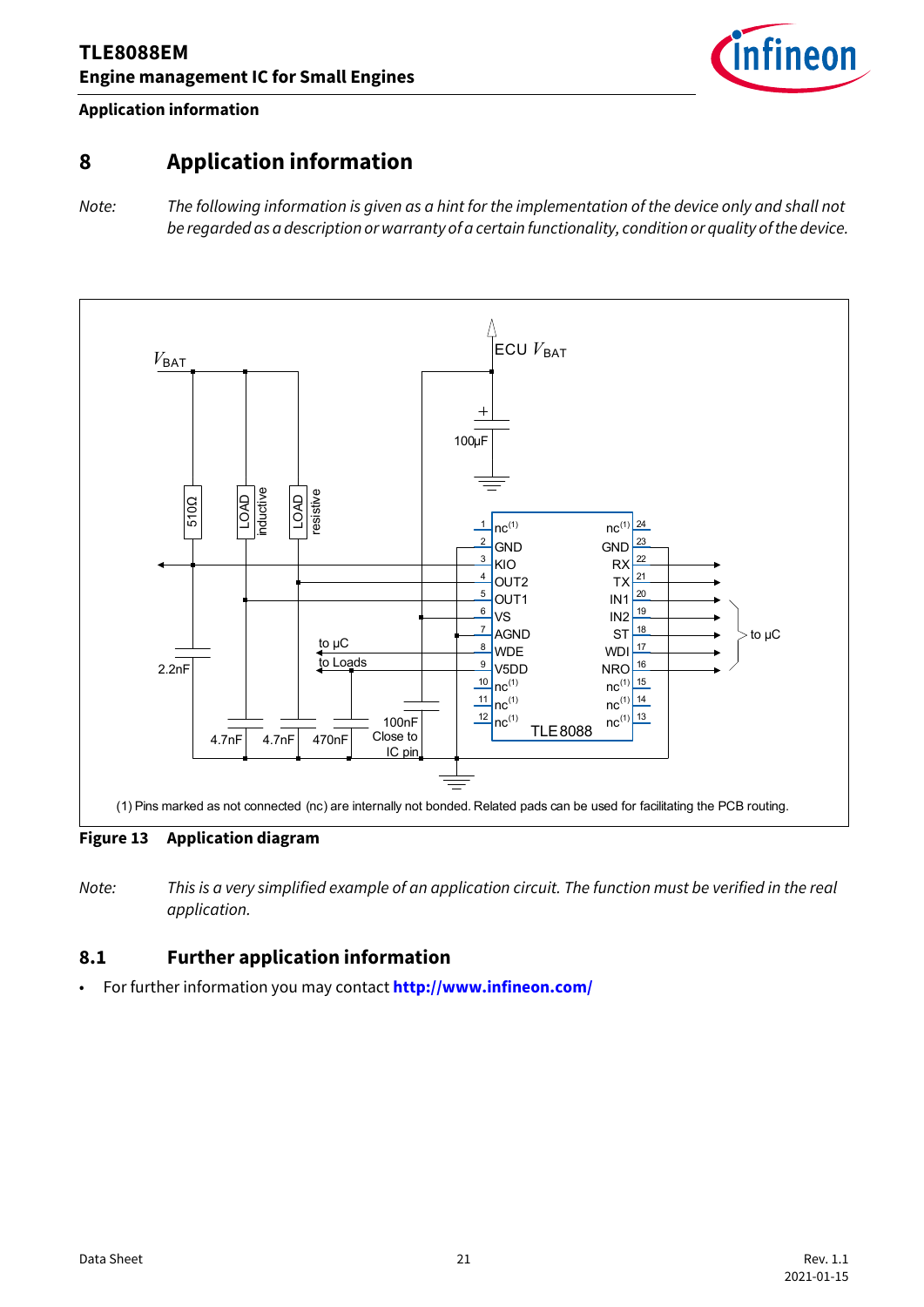

#### **Package outlines**

## <span id="page-21-0"></span>**9 Package outlines**



#### **Green Product (RoHS compliant)**

To meet the world-wide customer requirements for environmentally friendly products, and to be compliant with government regulations, the device is available as a green product. Green Products are RoHS-Compliant (i.e Pb-free finish on leads and suitable for Pb-free soldering according to IPC/JEDEC J-STD-020).

For further information on alternative packages, please visit our website: **[http://www.infineon.com/packages](http://www.infineon.com/packages/)**.

<sup>1)</sup> Dimensions in mm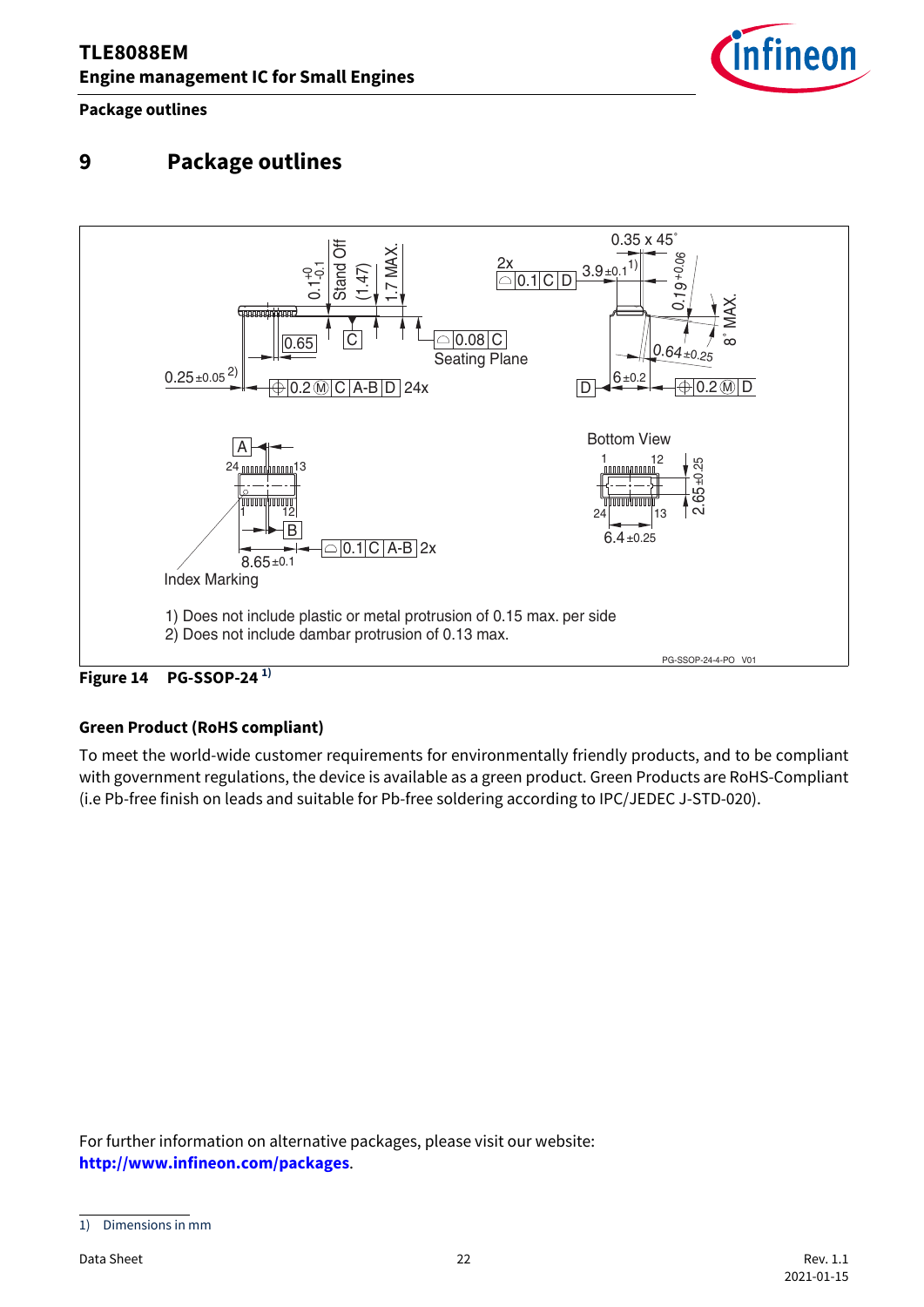

**Revision history**

# <span id="page-22-0"></span>**10 Revision history**

| <b>Revision</b> | <b>Date</b> | <b>Changes</b>                                                                                                    |
|-----------------|-------------|-------------------------------------------------------------------------------------------------------------------|
| 1.0             | 2012-10-01  | Datasheet release                                                                                                 |
| 1.1             | 2021-01-15  | Parameter updates and improvements:                                                                               |
|                 |             | 4.1.3.a and 4.1.3b: 4.1.3 split; Maximum rating of KIO - minimum value reduced.                                   |
|                 |             | 4.2.1: $V_s$ functional range increased.                                                                          |
|                 |             | 5.3.1: $V_{\text{DD}}$ functional range condition increased.                                                      |
|                 |             | 5.3.2: Removed, as obsolete.                                                                                      |
|                 |             | 5.3.4a: Load regulation improved, 5.3.4 removed.                                                                  |
|                 |             | 5.3.5: Line regulation voltage range condition increased.                                                         |
|                 |             | 5.3.30: Re-defintion of low drop operation, 5.3.8, 5.3.9a and 5.3.9b removed,<br>low drop resistance value added. |
|                 |             | Editorial changes.                                                                                                |